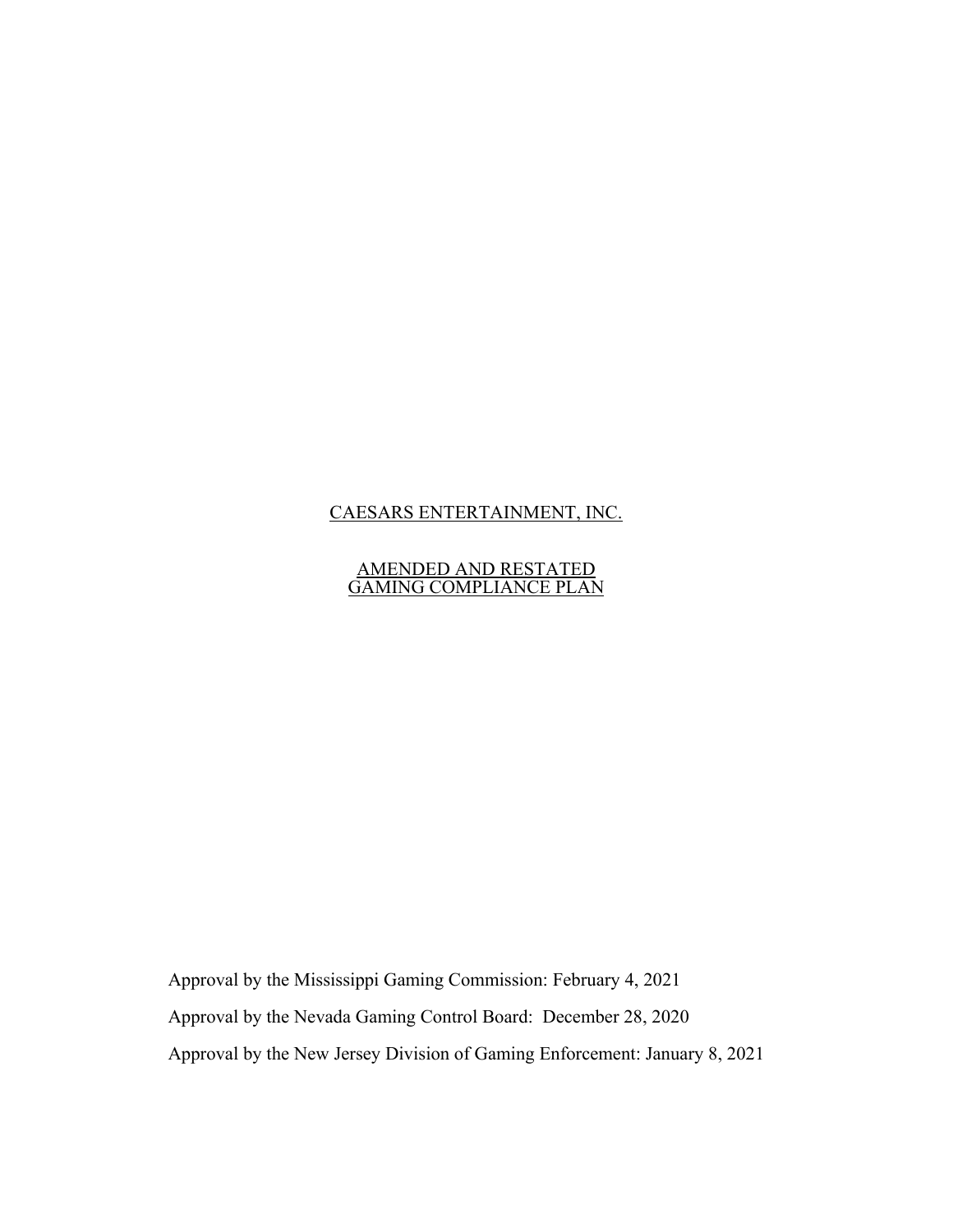### **CAESARS ENTERTAINMENT, INC. AMENDED AND RESTATED GAMING COMPLIANCE PLAN**

## **1. INTRODUCTION**

CAESARS ENTERTAINMENT, INC., (the "Company"), has established a Compliance Committee to oversee procedures to enhance the likelihood that no activities of the Company or any Affiliate will impugn the reputation and integrity of the Company in any of the jurisdictions in which the Company maintains gaming or lottery operations or of the gaming industry in general. The Company is required by various gaming regulatory authorities to maintain the Compliance Plan (the "Plan") for the purpose of monitoring activities relating to the Company's continuing qualifications under the provisions of applicable gaming laws and regulations. In addition to satisfying these requirements, the Company believes the Compliance Committee is an important tool to assist the Company in implementing its strict policy that its business be conducted with honesty and integrity, and in accordance with high moral, legal, and ethical standards. The Plan is not intended to supplant the requirements of any jurisdiction in which the Company operates. Accordingly, if a jurisdiction requires more stringent thresholds or review requirements than called for by this Plan, the Company shall comply with the compliance obligations established by such jurisdictions.

The Plan is hereby amended and restated to incorporate requirements relevant to the Company's merger with Caesars Entertainment Corporation including revisions to incorporate relevant provisions of New Jersey Administrative Code Section 13:69C-8.8 .. Capitalized terms used herein shall have the meanings set forth in Section 3.

## **2. PURPOSE**

- 2.1 The Compliance Committee and the Plan are hereby created for the purposes of:
	- a. ensuring compliance with all laws applicable to the business operations of the Company in all jurisdictions in which the Company operates;
	- b. performing probity review background investigations with respect to employees, directors, vendors and others providing services to the Company;
	- c. performing probity review background investigations with respect to proposed transactions and associations;
	- d. advising the Company's Board of Directors and Management, as necessary, of any gaming law compliance problems or situations that may adversely affect the objectives of gaming control in Mississippi, Nevada, New Jersey, or other jurisdictions; and
	- e. assuring the maintenance by the Company and its Affiliates of proper records and reports for the purpose of keeping the Mississippi Commission, the Nevada Board, the Nevada Commission, the New Jersey Division of Gaming Enforcement, and other Gaming Authorities advised of the Company's compliance efforts within their respective jurisdictions.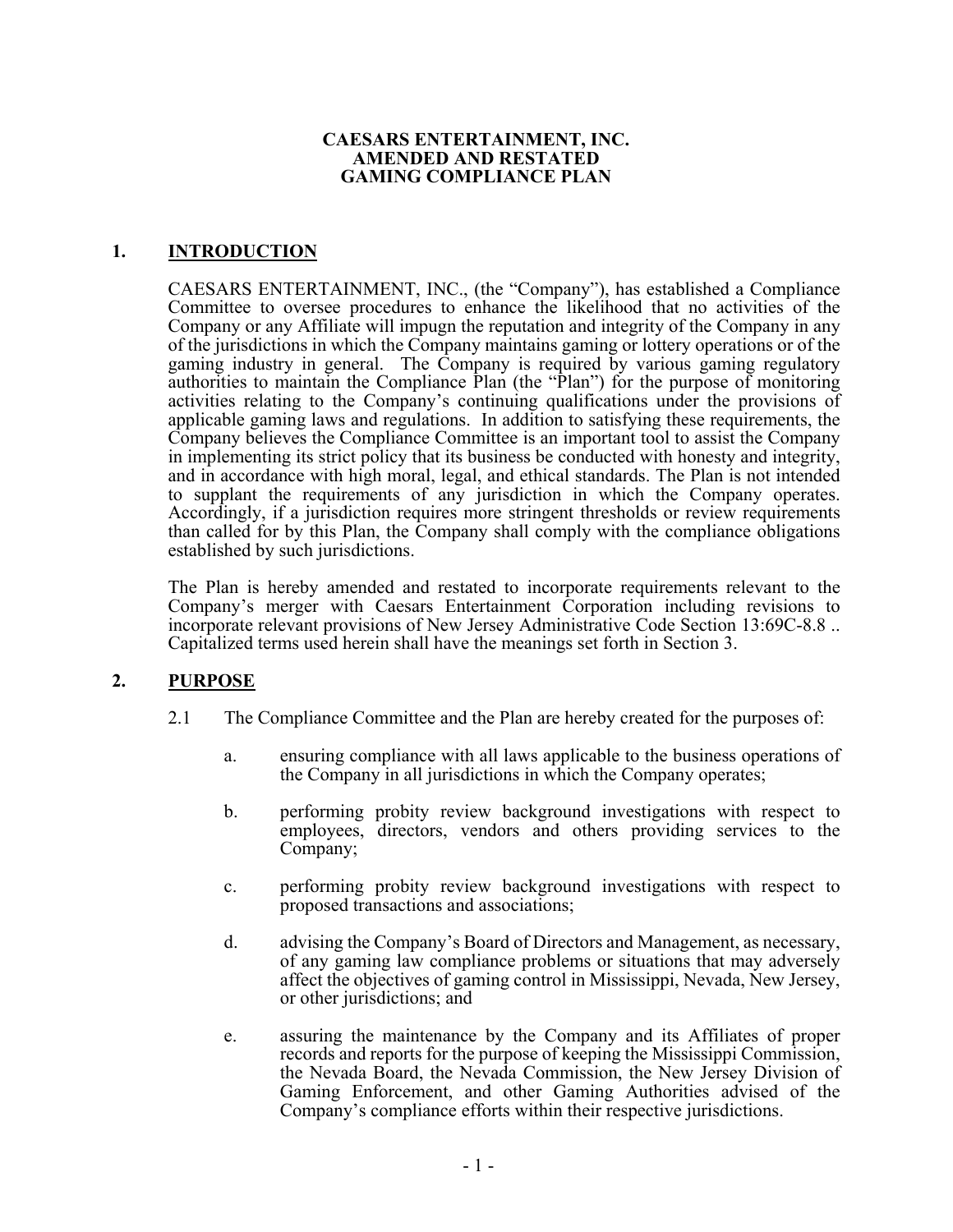2.2 The Compliance Committee will exercise its best efforts to identify and evaluate situations arising in the course of the business of the Company that may have a negative effect upon the objectives of gaming control. Generally speaking, a situation adversely affects the objectives of gaming control if it has an adverse effect on the public faith in the ability of any appropriate gaming regulatory system to ensure that licensed gaming is conducted honestly and competitively, and that gaming is kept free from criminal and corruptive elements.

### **3. DEFINITIONS**

The terms used in the Plan shall have the following meanings:

- 3.1 "Affiliate" means Caesars Entertainment, Inc., and its direct and indirect subsidiaries and any entity that is owned, operated, managed, or controlled by Caesars Entertainment, Inc. The term does not include independent unrelated Persons or entities that are associated with Caesars Entertainment, Inc. or its Affiliates in a business venture or that are licensed or otherwise found suitable as a controlling shareholder of the Company.
- 3.2 "Board of Directors" means the Board of Directors of Caesars Entertainment, Inc.
- 3.3 "Company" unless the context otherwise requires, means Caesars Entertainment, Inc. and its Affiliates.
- 3.4 "Compliance Committee" or "Committee" means the Compliance Committee of Caesars Entertainment, Inc.
- 3.5 "Compliance Procedures" means a compilation of the guidelines and procedures adopted by the Compliance Committee from time to time that are to be followed when conducting probity review background investigations required pursuant to the Plan and procedures to be applied with regard to recommendations made or actions taken by the Compliance Committee following considerations of matters reviewed pursuant to this Plan.
- 3.6 "Compliance Officer" means the employee of the Company who is designated by the Chief Executive Officer or General Counsel to perform the duties set forth in Section 4 herein.
- 3.7 "Consultant" means a Person engaged by the Company or any Affiliate to furnish consulting or related services, which services are reasonably expected to further the Gaming Activities and/or gaming business of the Company for total compensation that exceeds \$100,000 per year and Persons providing consulting or related services to the Company relating to non-gaming matters for compensation of \$250,000 or more per year.
- 3.8 "Director" means a member of the Board of Directors of the Company or any Affiliate of the Company.
- 3.9 "Executive Officer" means any officer of the Company and of each Affiliate who is elected as such by the members of its respective Board of Directors or the equivalent thereof.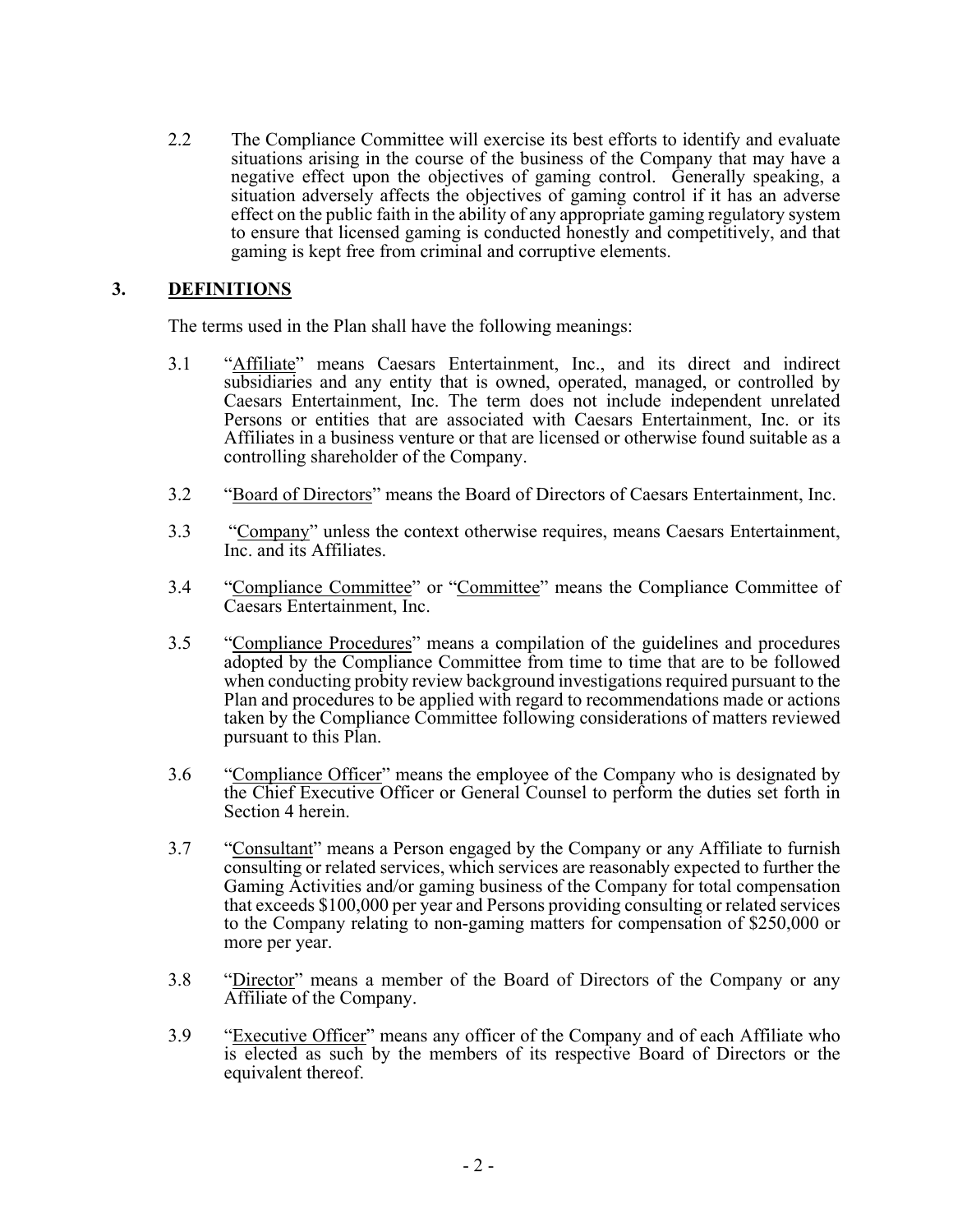- 3.10 "Finance Officer" means the Chief Financial Officer or the Vice President of Finance or Director of Finance, as applicable, of the Company and of each Affiliate.
- 3.11 "Foreign Gaming" means the conduct of Gaming Activities in a jurisdiction other than Nevada that is subject to the provisions of NRS 463.680 to 463.720, or the conduct of Gaming Activities in any jurisdiction that is subject to review by any other Gaming Authority pursuant to a similar statute or regulation.
- 3.12 "Gaming Activities" means those activities governed by the gaming, lottery, sports betting or horse racing laws of any jurisdiction in which the Company is engaged in such business activities.
- 3.13 "Gaming Affiliate" means any Affiliate that owns or operates, in whole or in part, all or any part of the business which derives any of its revenues from legalized gaming including legalized lottery operations.
- 3.14 "Gaming Authority" or "Gaming Authorities" means any one or more of the regulators or governmental authorities having jurisdiction over the Gaming Activities of the Company and its Gaming Affiliates including, but not limited to, the Nevada Board, the Nevada Commission, the Mississippi Commission, the New Jersey Division, and the New Jersey Commission.
- 3.15 "Gaming Device" means any video lottery device or any equipment, contrivance, component or machine used in connection with any gambling game or video lottery device that affects the result of a wager by determining win or loss, or which the manufacture or distribution thereof is otherwise subject to regulatory control by the gaming laws of any jurisdiction in which the Company is engaged in Gaming Activities. For purposes of clarity, the term includes devices subject to Miss. Code Ann. Section 75-76-5(m) or Nevada Revised Statutes Section 463.0155, or any successor statutes.
- 3.16 "General Counsel" means the Company's Chief Legal Counsel as appointed by the Board of Directors.
- 3.17 "Independent Agent" means an independent agent as defined in NRS Section 463.0164, or under the provisions of any similar statute, regulation, rule or ordinance of any other applicable Gaming Authority. For the purposes of the Plan, the term shall also include any person that would be considered as a Junket Representative pursuant to the provisions of Mississippi Gaming Regulation III. G Section  $1(c)$  in Mississippi or in any other jurisdiction where the person or entity would meet the criteria of being an Independent Agent in Nevada or a Junket Representative in Mississippi.
- 3.18 "Key Gaming Employee" means any Person who receives a base salary of \$150,000 per year or more from any of the Company's Gaming Affiliates. In addition, (i) in Mississippi the term has the meaning set forth in Mississippi Gaming Commission Rule 1.3 for individuals required to obtain a Finding of Suitability; and (ii) in Nevada the term means any person who would be classified as a "Qualifying Employee" for purposes of inclusion in a Key Employee Report filed pursuant to Nevada Gaming Commission Reg. 3.100 and (iii) in New Jersey the term has the meaning set forth in N.J.S.A 5:12-9 and one who is required to be licensed as a Casino Key Employee in accordance with the requirements set forth in N.J.S.A 5:12-89.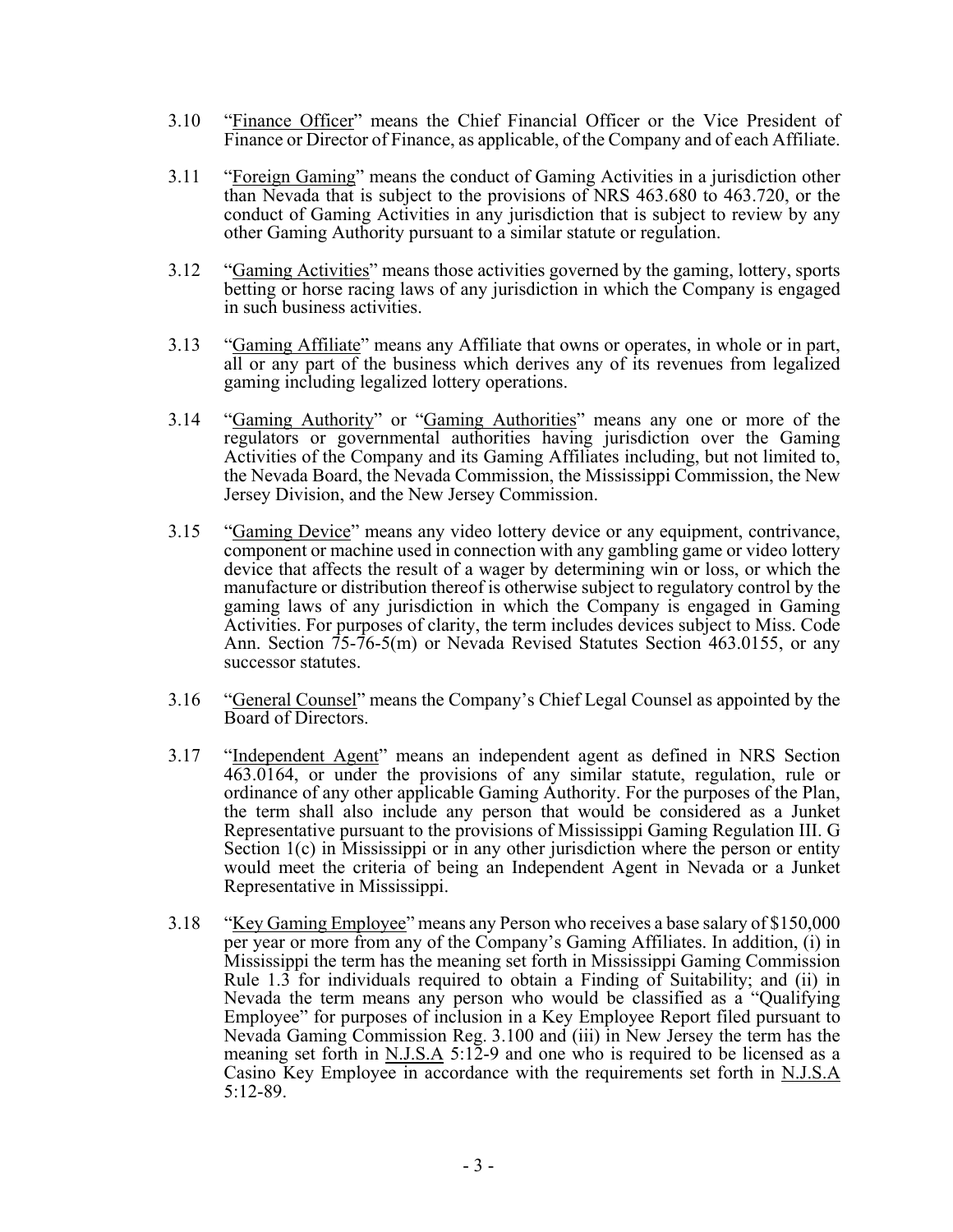- 3.19 "Lobbyist" means any governmental affairs or governmental relations specialist who is engaged by or proposed to be engaged by the Company or one of its Affiliates to provide governmental representation or related advisory services and who is required to register with any governmental authority in order to carry out governmental representation or lobbying activities. Notwithstanding the foregoing, the term "Lobbyist" shall not include any Person who is a full-time employee of the Company or any of its Affiliates.
- 3.20 "Management" means the Executive Officers, Finance Officers, and other senior managerial employees of the Company including, specifically, the Company's Gaming Affiliates.
- 3.21 "Material Financing" means loans made to or a financing by the Company or one of its Affiliates that exceeds the sum \$100 Million. Notwithstanding the foregoing, the term does not include any of the following: (i) a registration of securities under federal securities law; (ii) the sale of non-registered securities pursuant to SEC Rule 144A or commercial paper to or through registered broker-dealers; (iii) a banking or other licensed or regulatory institution; and (iv) financings that have been approved by a Gaming Authority.;
- 3.22 "Material Foreign Gaming Agreement" means (a) a management agreement, franchise agreement or similar arrangement which involves the management of a Foreign Gaming operation, (b) a lease relating to a Foreign Gaming operation, or (c) a joint venture, partnership or similar business association or combination involving participation in a Foreign Gaming operation.
- 3.23 "Material Lease" means any lease or right of occupancy of any real property of the Company with annual aggregate payments in excess of \$1 Million or any lease determined by the Compliance Officer or any member of the Committee as appropriate for compliance review.
- 3.24 "Material Litigation" means litigation against the Company that must be disclosed pursuant to applicable rules of the SEC or for which the reserve established by the Company exceeds \$1 Million. Lawsuits involving personal injury, employment matters or worker's compensation matters are specifically excluded from this term unless the resolution of the dispute is material to the Company or, with respect to employment-related actions, involves actions by or involving a Director, a member of Management, or any Person licensed or found suitable by a Gaming Authority in connection with his, her, or its relationship to the Company.
- 3.25 "Material Management Agreement" means any management agreement, franchise agreement or similar arrangement that involves the management of any gaming operation with annual aggregate payments in excess of \$25 Million.
- 3.26 "Material Transaction" means (a) any joint venture, partnership or similar business association or combination involving a continuing relationship over one year and involving annual aggregate payments in excess of \$20 Million with a Person that is not an Affiliate; or (b) any transaction by the Company with a Person involving acquisition of assets or equity interests by the Company involving the expenditure of funds by the Company in excess of \$10 Million and a continuing relationship (not including transitional services arrangements in connection with such acquisition) with a Person that is not an Affiliate.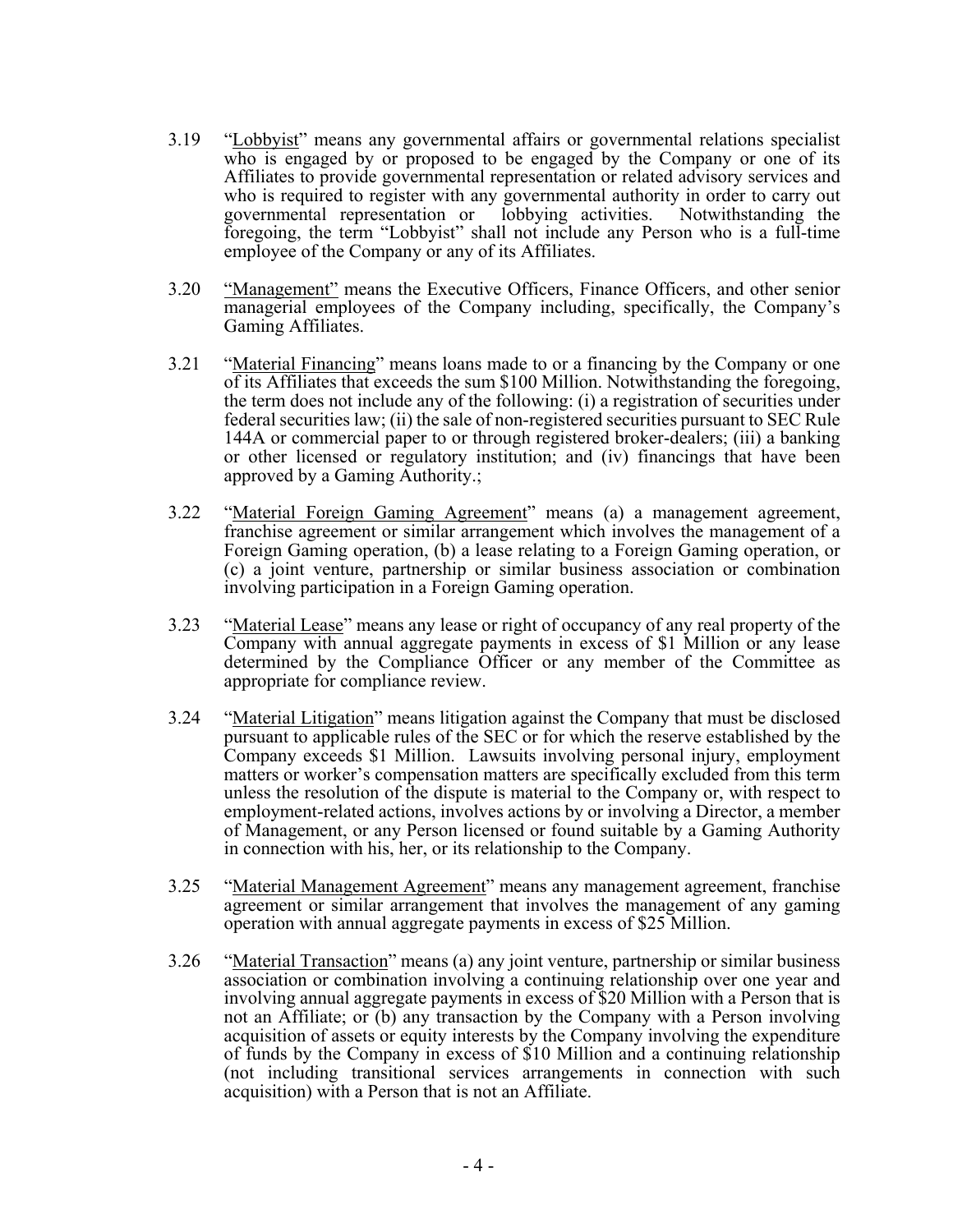- 3.27 "Mississippi Commission" means the Mississippi Gaming Commission.
- 3.28 "Nevada Board" means the Nevada Gaming Control Board.
- 3.29 "Nevada Commission" means the Nevada Gaming Commission.
- 3.30 "New Jersey Commission" means the New Jersey Casino Control Commission.
- 3.31 "New Jersey Division" means the New Jersey Division of Gaming Enforcement.
- 3.32 "Person" means any association, corporation, firm, partnership, limited liability company, joint venture, trust or other form of business association or entity, as well as a natural person.
- 3.33 "Plan" means the Caesars Entertainment, Inc. Gaming Compliance Plan, as the same may be amended from time to time.
- 3.34 "SEC" means the Securities and Exchange Commission.
- 3.35 "Vendor" means a Person who provides goods or services to the Company or an Affiliate for which the Person receives or is entitled to receive payments during any fiscal year of greater than \$1 Million.
- 3.36 "Unsuitable Person" means a Person who:
	- a. has been determined by a Gaming Authority to be unsuitable to be associated with the Company or whose unsuitability has been reported to the Company by a Gaming Authority;
	- b. has been denied a license to engage in or be associated with a Gaming Activity or had such a license or related approval revoked by a Gaming Authority;
	- c. is included in an exclusion list in any jurisdiction in which the Company is engaged in Gaming Activities;
	- d. because of past or continuing activities, associations, felony charges or convictions, inappropriate business practices or poor reputation, may bring discredit to the Company or the gaming industry; or
- e. has been determined to be unsuitable by the Committee in its sole and absolute discretion.<br>3.37 "Unsuitable Situation" means any event or circumstance that may bring discredit
- to the Company or the gaming industry including, but not limited to circumstances involving (i) an association with an Unsuitable Person, (ii) a violation of statutes or regulations enforced by a Gaming Authority, (iii) any material noncompliance with the provisions of this Plan, or (iv) any conduct or action undertaken by the Company, by a Director, by any Executive Officer or other member of Management, or by any Person licensed or found suitable by a Gaming Authority in connection with his, her, or its relationship to the Company that results in or could, in the opinion of the Committee, result in a formal allegation of wrongdoing by a Gaming Authority against the Person or the Company.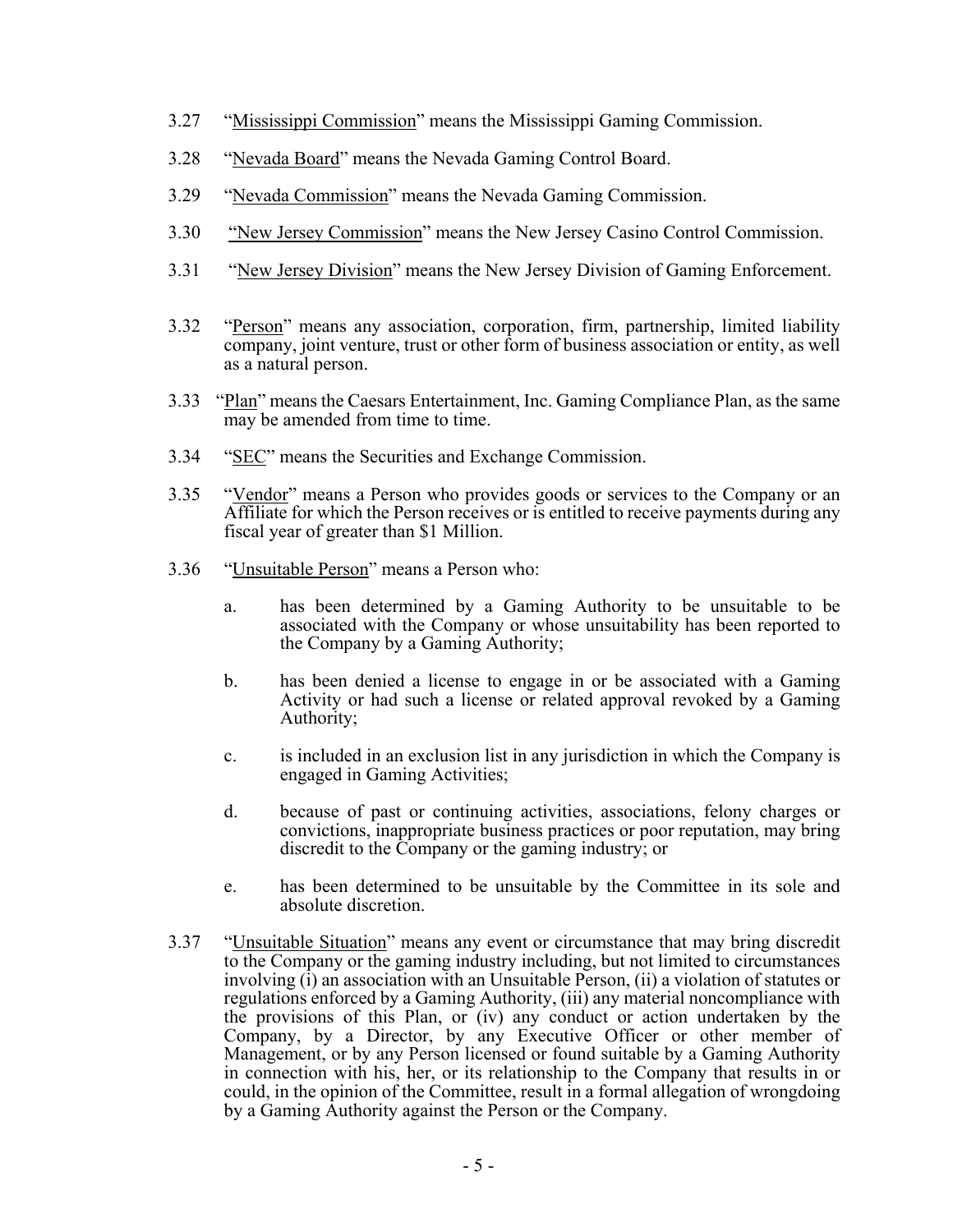### **4. THE COMPLIANCE OFFICER**

### 4.1 Appointment and Approval of the Compliance Officer.

- (a) The Compliance Officer shall be subject to the receipt of prior administrative approvals by the Executive Director of the Mississippi Commission and the Chair of the Nevada Board, and to the receipt of such other approvals, registrations, and consents from other Gaming Authorities as may be required. The Compliance Officer shall be knowledgeable of gaming requirements generally expected of persons and entities engaged in lawful gaming activities.
- (b) Notwithstanding any provision in Section 4.1 of the Compliance Plan to the contrary, consistent with N.J.A.C. 13:69C-8.8(e), the New Jersey casino licensee or holding company, as applicable, shall designate an individual to serve as a Compliance Officer. The Compliance Officer shall be an individual who has been qualified by the New Jersey Commission under the New Jersey Casino Control Act.
- 4.2 Resignation by or Termination of the Services of the Compliance Officer. The resignation by or termination of the services of the Compliance Officer by the Company shall be reported to the Chair of the Nevada Board, the New Jersey Division, and the Executive Director of the Mississippi Commission within ten (10) days after the effective date of such action and to all other Gaming Authorities as may be required by such authorities.
- 4.3 Duties and Responsibilities of the Compliance Officer. In addition to the duties and responsibilities of the Compliance Officer set forth elsewhere in this Plan or in the Compliance Procedures as adopted from time to time by the Committee, the Compliance Officer is the primary resource for the Committee, and is responsible for coordinating the activities of the Committee and providing the Committee with all necessary documentation and information that is required to enable the Committee to perform its duties. The Compliance Officer must also take appropriate steps to adequately inform the Committee, the Company's Executive Officers, and other appropriate Company and Affiliate personnel of the requirements of this Plan, and to notify them of significant events arising under the provisions of the Plan as necessary and appropriate. In addition to the foregoing, the Compliance Officer shall report to the Compliance Committee any relevant information coming to his or her attention that, in the Compliance Officer's judgment, warrants review or action by the Committee.
- 4.4 Property-based Compliance Personnel. Property-based compliance personnel will work with and be responsible to the Compliance Officer in addition to their onproperty compliance and reporting obligations to Management. Property-based compliance personnel and Finance Officers shall be responsible for the gathering of such information as necessary under the terms of the Plan for the property, and the conduct of routine property-based meetings relating to compliance matters with Management of each of the Company's gaming properties. On-property meetings regarding compliance matters shall address matters involving the property under the terms of the Plan and other matters that may be requested to be addressed by the Compliance Officer or by the Committee. Matters addressed in property compliance meetings shall be reported to the Compliance Officer. Notes or minutes prepared with respect to Property-based Compliance meetings shall be submitted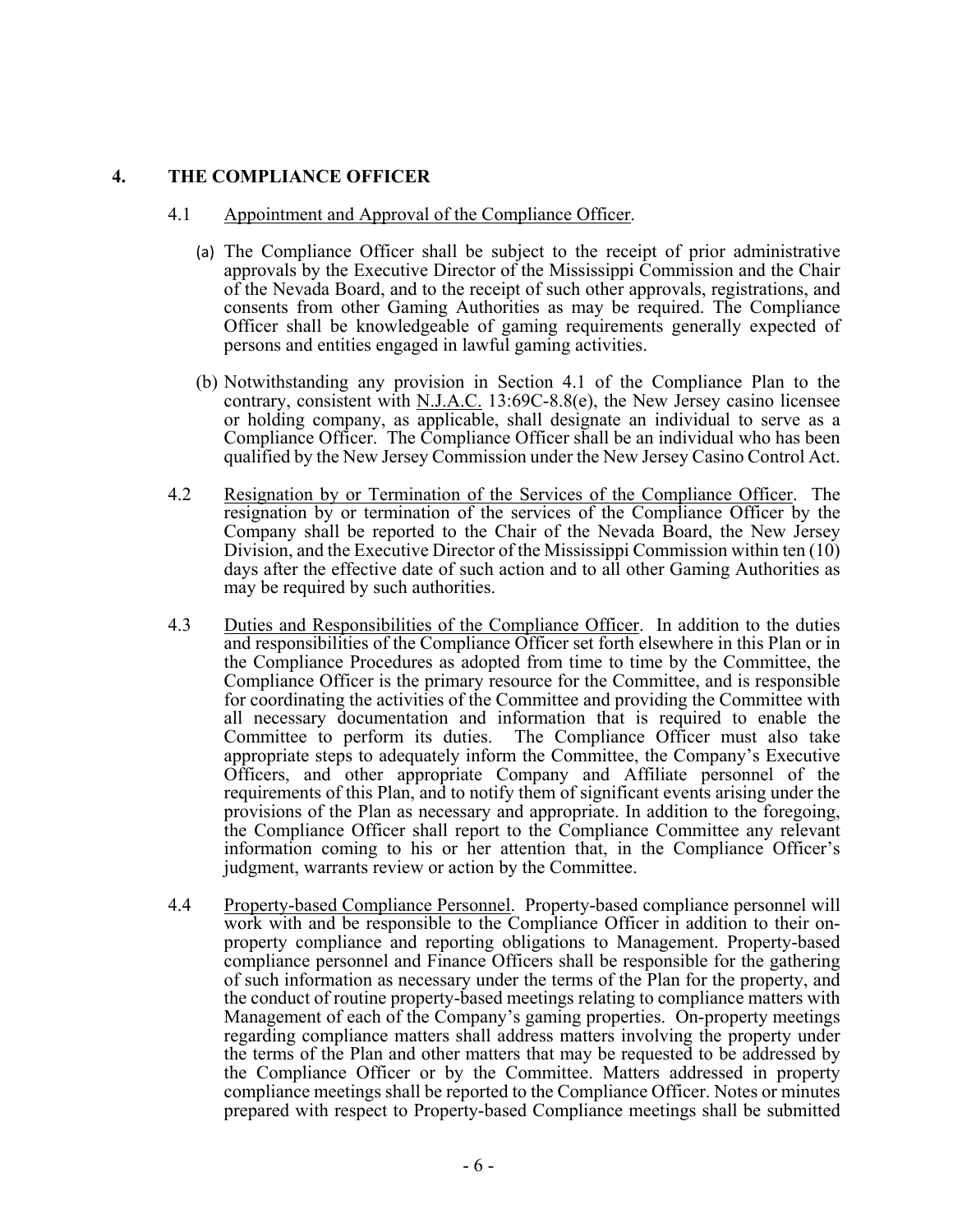to the New Jersey Division in accordance with the requirements set forth in section 6.3 (b) of this Plan

# **5. COMPOSITION OF THE COMPLIANCE COMMITTEE**

5.1 The Compliance Committee shall be composed of no less than three nor more than six individuals who by their familiarity with law enforcement, regulated businesses, ethics, or gaming compliance are sensitive to the concerns of Gaming Authorities and capable of determining the existence or likelihood of an Unsuitable Situation. One or more of the members of the Committee may be an Executive Officer of the Company provided that at least two or more of the members of the Compliance Committee are independent of the Company. One of the members must be a person who is knowledgeable of the Nevada gaming regulatory process as specifically required by Nevada Gaming Commission Regulation 5.045 and who is conversant in gaming law generally; or alternatively, the Committee may retain the services of outside legal counsel with such experience and who is available to the Committee on an as-needed basis. Similarly, one of the persons serving on the Committee must have knowledge of the Mississippi Gaming Control Act and the regulations promulgated thereunder or, alternatively, the Committee may retain the services of outside legal counsel with such experience and who is available to the Committee on an as-needed basis. For the purposes of this Section 5 of the Plan, an independent member of the Compliance Committee is one who would meet the independence requirements that would be applied to persons serving as a Director of the Company pursuant to NASDAQ listing requirements. Persons designated as Members of the Committee shall be subject to receipt of such approvals, registrations, and consents from Gaming Authorities as may be required.

Notwithstanding any provision in Section 5.1 of the Compliance Plan to the contrary, consistent with N.J.A.C. 13:69C-8.8(f), the New Jersey casino licensee or the Company, as applicable, shall establish a Compliance Committee consisting of at least three members, each qualified by the New Jersey Commission under the Act. At least one member thereof shall not hold any employee, officer, executive or operational position with the casino licensee, its holding companies or affiliates, and one or more members of the committee shall be familiar with the New Jersey gaming regulatory process. The requirement that one or more members of the committee be familiar with the New Jersey gaming regulatory process may not be satisfied through the engagement of outside legal counsel.

5.2 The Board of Directors may select at least one or more of its independent members to serve on the Compliance Committee and shall make all other appointments to the Committee subject to any required approvals of Gaming Authorities. Subject to approval by appropriate Gaming Authorities, the Compliance Officer may also serve as a member of the Compliance Committee but may not serve as Chair of the Committee. The Board of Directors may, from time to time or as it deems necessary, appoint non-voting ex officio members to the Committee, provided such persons are knowledgeable of gaming requirements and the concerns of Gaming Authorities.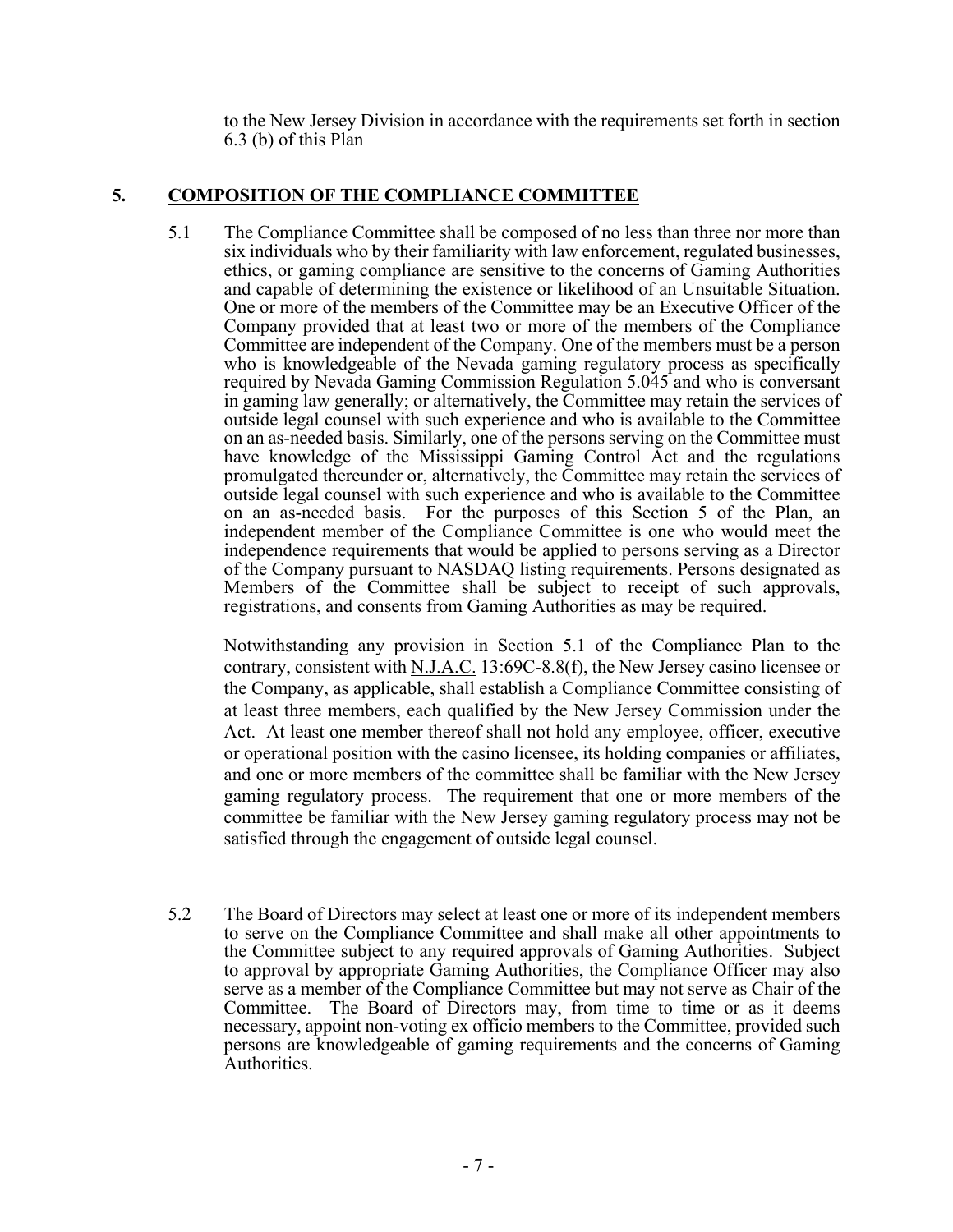- 5.3 The Compliance Officer shall report any appointments or resignations of Committee members to the Nevada Board, the New Jersey Division, and to the Mississippi Commission in writing within ten (10) days of the appointment or resignation, and to any other Gaming Authority that requests or requires such notification. All appointments and resignations of Committee members shall be recorded in the minutes of the Company's Board.
- 5.4 The Board of Directors shall select the Chair for the Compliance Committee and may appropriate compensation for persons serving as Compliance Committee members. The Company shall pay or otherwise reimburse reasonable expenses incurred by Compliance Committee members in connection with the performance of their duties to the Compliance Committee.

### **6. MEETINGS, QUORUM, MINUTES AND RECORDS**

- 6.1 Quarterly and Special Meetings. The Compliance Committee shall meet at least quarterly to review the information that has been gathered through reports, investigations or otherwise as required by this Plan. As required by the circumstances, a special meeting may be called by any member and shall be called at the request of the Company. The Compliance Committee may retire to executive session at any quarterly or special meeting to consider matters arising pursuant to the Plan. Meetings may be conducted in person, by telephonic conference, or by videoconference.
- 6.2 Quorum. A majority of the members of the Compliance Committee shall constitute a quorum provided that at least one independent member is present and participates in the meeting. All actions by the Compliance Committee require a majority vote of the members present.
- 6.3 Minutes. The Compliance Officer or his or her designee shall be the recording secretary of the Compliance Committee and shall be responsible for supervising and coordinating all activities on behalf of the Compliance Committee in preparing all minutes and exhibits. The Compliance Officer or his or her designee shall keep minutes in sufficient detail to support well-reasoned decisions by the Compliance Committee. In those matters in which the Compliance Committee makes no recommendation, the minutes shall reflect the reasons why no recommendation was deemed appropriate.

 (a) All ratified minutes and supporting material reviewed by the Compliance Committee will be provided to the Nevada Board and the Mississippi Commission as soon as reasonably practicable after approval thereof, and to any other Gaming

Authority that shall request or require a copy of such minutes.<br>
(b) Notwithstanding any provision to the contrary, consistent with N.J.A.C. 13:69C-8.1, the New Jersey casino licensee or the Company shall file, with the New Jersey Division at its address set forth in N.J.A.C. 13:69-3.5(a), copies of the minutes of all meetings of its board of directors or equivalent governing authority, as applicable, and of all committee meetings including, without limitation, the audit committee, within 45 days of the meeting regardless of their formal adoption and in the instance of a casino license applicant, with a copy to the Commission at its address set forth in N.J.A.C. 13:69-3.5(a). Upon formal adoption of previouslysubmitted board and committee minutes, a copy of such final minutes shall be filed with the Division at its address set forth in  $\tilde{N}$ .J.A.C. 13:69-3.5(a) and, if the final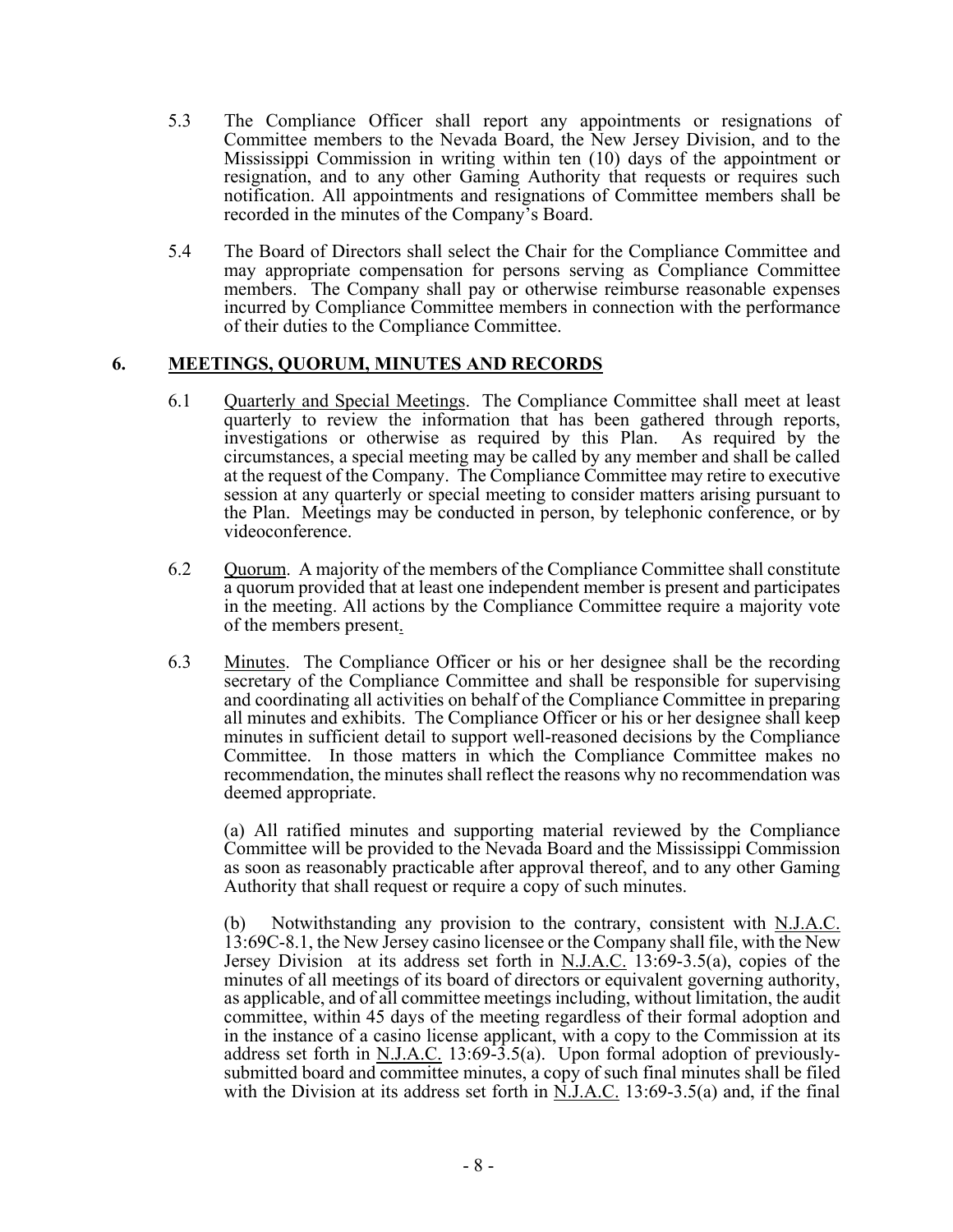minutes relate to a casino license applicant, with a copy to the New Jersey Commission at its address set forth in N.J.A.C. 13:69-3.5(a).

(c) Notwithstanding any provision to the contrary, consistent with  $N.J.A.C.$  $13:69C-8.8(f)(3)$ , the written agenda for each meeting of the Compliance Committee shall be promptly filed with the New Jersey Division , and the minutes for each such meeting, whether or not ratified or adopted, shall be filed with the New Jersey Division in accordance with N.J.A.C. 13:69C-8.1.

6.4 Records. The Compliance Officer shall maintain all documents, files, and other records required by the Compliance Committee for a period of five years. Reports to the Compliance Committee by the Compliance Officer or by any property compliance officers shall be marked "**Confidential**" and shall be maintained at the direction of the Compliance Officer on a confidential basis. Non-privileged information shall not be disclosed except to: (i) members of the Committee, (ii) Directors of the Company, the General Counsel, and members of Management having a need to know; (iii) agents and employees of the Gaming Authorities requesting such information; and (iv) as may be required by law or order of a court of competent jurisdiction.

### **7. GENERAL OPERATION OF THE PLAN**

- 7.1 Responsibility for day-to-day administration of the Plan rests with the Compliance Officer. In addition to his or her duties for the Committee, the Compliance Officer shall also report to the General Counsel or other Executive Officers of the Company as the Board may direct. The Company will make available to the Compliance Officer and the Compliance Committee the resources of the Company and appropriate outside resources to enable the Compliance Officer and the Compliance Committee to administer the Plan.
- 7.2 The Compliance Officer, in conjunction with the appropriate in-house or outside legal counsel, will serve as a liaison between the Compliance Committee and the Gaming Authorities. Pursuant to the provisions of N.J.A.C. 13:69C-8.8(e) (2), the Compliance Officer shall have no functions which are incompatible with his or her duties and responsibilities as a compliance officer as set forth in the referenced subchapter. Such incompatible functions shall include, without limitation, market development activities.
- 7.3 The Company's Executive Officers, with the assistance of the Compliance Committee, shall devise a system of reporting by the Company and its representatives in order for the Compliance Officer to be notified of matters subject to review or to be reported pursuant to Section 8 of the Plan. The responsibility for providing relevant information to the Compliance Officer rests with the Company, its Affiliates and their Executive Officers, Key Gaming Employees, Finance Officers and in-house counsel.
- 7.4 The Compliance Committee, with the assistance of the Compliance Officer, shall develop and adopt Compliance Procedures that shall be distributed by the Compliance Officer to the Company's Executive Officers, Key Gaming Employees, Finance Officers and in-house counsel, and such other Persons as the Compliance Committee may direct. Through the procedures set forth in the Compliance Procedures and appropriate training, relevant employees of the Company shall be advised of their obligations to notify the Compliance Officer or Management, if appropriate, of matters subject to review under the Plan.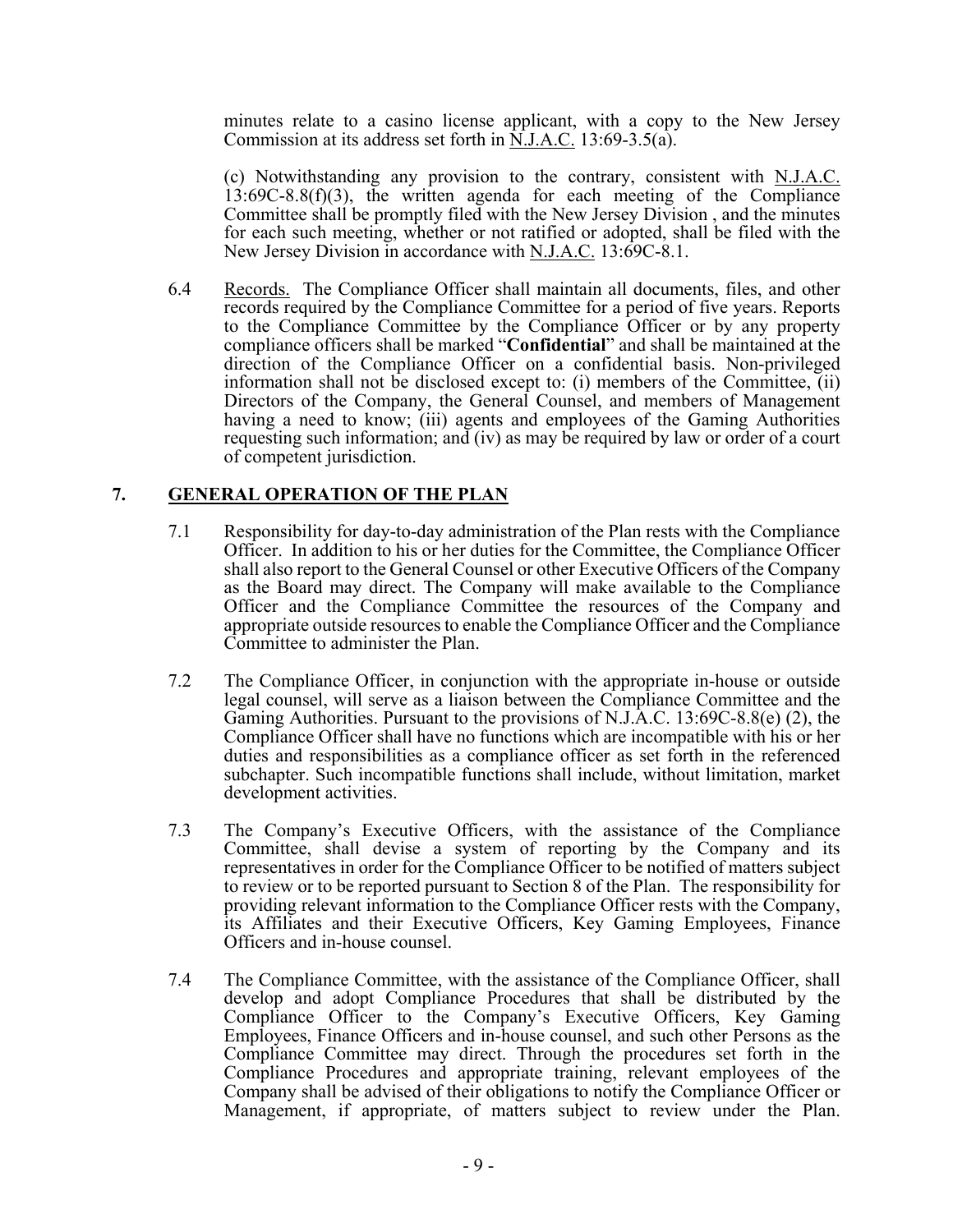Employees of the Company or any of its Affiliates who report violations or suspected violations of any gaming law, regulation, or of any condition or limitation placed on any gaming approval issued to the Company or to any of its Affiliates will not be subject to retaliation of any kind.

- 7.5 The Compliance Officer or others authorized by the Compliance Committee to assist in the conduct of compliance reviews and investigations shall conduct appropriate probity review background investigations pursuant to this Plan. Probity reviews of Persons or businesses subject to background investigations pursuant to the terms of this Plan shall be periodically renewed according to procedures developed by the Compliance Committee. If the Compliance Officer objects to a relationship or transaction or indicates caution in pursuing such relationship or transaction and any Executive Officer of the Company requests the Compliance Committee to review such action, the Compliance Officer shall provide a summary of the relevant probity review background information to the members of the Compliance Committee for their review and recommendations pursuant to the relevant sections of this Plan.
- 7.6 When reviewing any matter brought to it for review and recommendation pursuant to relevant sections of this Plan, the Compliance Committee will consider the information provided to it by the Compliance Officer or any representative designated by the Company and may seek such additional information as it deems necessary. The Compliance Committee may also seek the advice and counsel of the Company's Audit Committee, the Company's Internal Auditor, the Company's in-house or outside legal counsel, and other appropriate Persons. The Compliance Committee may recommend steps to ameliorate any concerns that it may have regarding a transaction or a relationship and may qualify any decision not to object to a transaction or relationship based upon the Company's compliance with the recommendations made by the Compliance Committee.
- 7.7 The Company shall not pursue or continue a transaction or a relationship with a Vendor, Key Gaming Employee, Independent Agent, Lobbyist, or other Person serving as or proposed to be engaged as any of the foregoing or proposed to be engaged as an Executive Officer if objected to by the Compliance Officer, or for which caution has been indicated, unless:
	- a. The Compliance Committee has reviewed a summary of the probity review background investigation or such other information as it deems relevant and the Committee does not object to the Company pursuing or continuing the transaction or relationship; or
	- b. In the case in which the Compliance Committee has objections to the Company pursuing or continuing the transaction or a relationship or has indicated caution in pursuing or continuing the transaction or relationship, the Company's Chief Executive Officer or President, with the concurrence of the General Counsel, may authorize the pursuit or continuation of the transaction or relationship provided they have reviewed the probity review information relevant to the matter and any other information considered by the Compliance Committee when making its recommendation on the matter. In the event such an action is taken by the Company's Chief Executive Officer or President, such action shall be noted in the minutes of the Compliance Committee.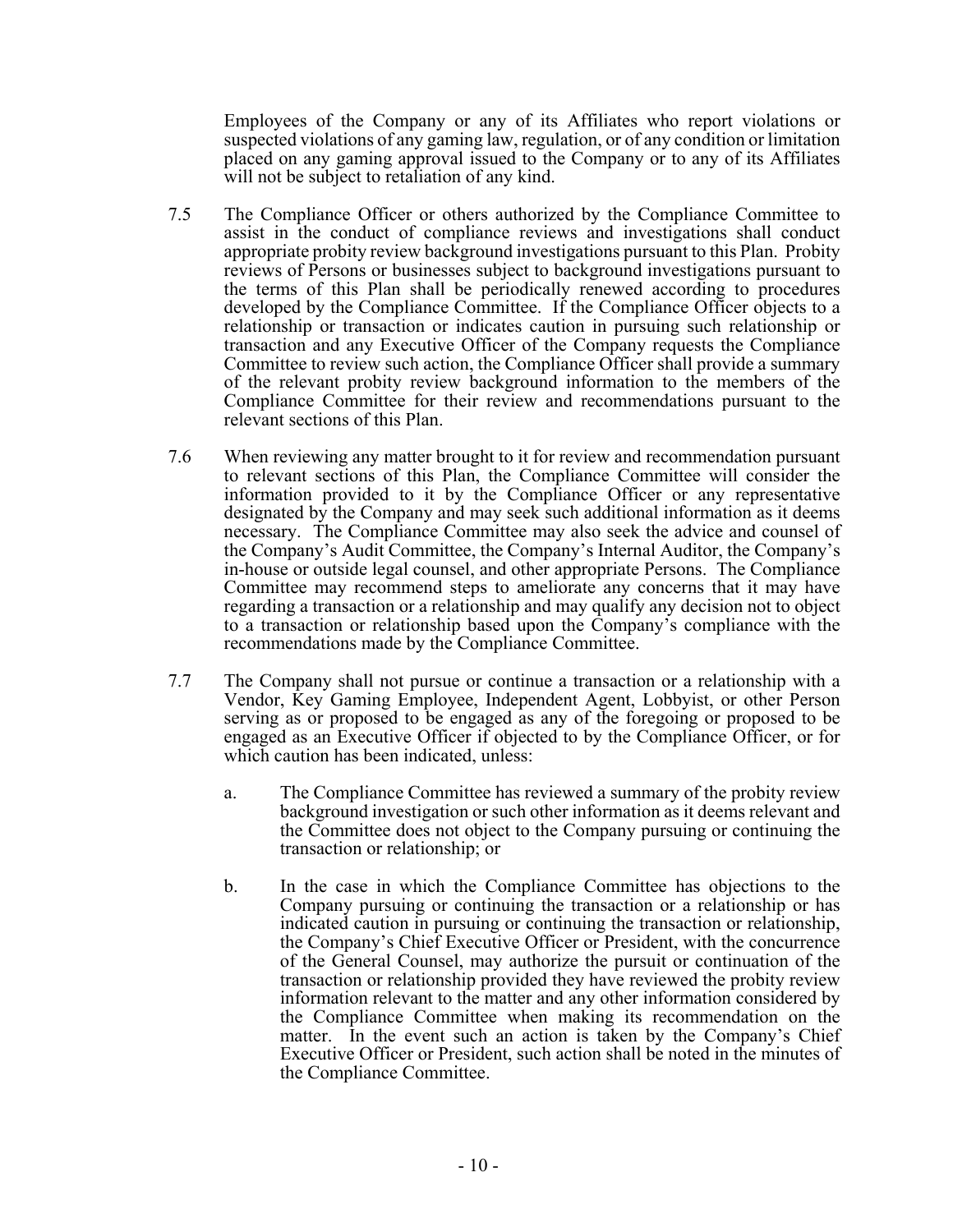- 7.8 The Company shall not pursue a Material Transaction, Material Management Agreement, Material Lease, or Material Foreign Gaming Agreement objected to by the Compliance Officer, or for which caution has been indicated, unless:
	- a. The Compliance Committee has reviewed a summary of the probity review investigation (or such other information as it deems relevant) and has not objected to the Company entering into the transaction; or
	- b. In a case in which the Compliance Committee has entered an objection to the transaction, the Board of Directors may nevertheless approve the transaction if requested to do so by the Company's Chief Executive Officer, President, or General Counsel and such action is noted in the records of the Board of Directors. In the event such action is taken by the Board of Directors, such action shall be noted in the minutes of the Compliance Committee.
- 7.9 Documentation of investigations and all investigation files will be available for inspection, review, examination and copy by Committee members, by Board members, by Executive Officers, and by authorized representatives of Gaming Authorities.
- 7.10 Unless the Compliance Officer or any member of the Compliance Committee requests otherwise, the Compliance Committee may rely on a cursory review of the suitability of Persons providing the following services or goods to the Company or any of its Affiliates:
	- a. Utility providers that provide any of the following services:
		- (i) Water;
		- (ii) Sewerage;
		- (iii) Electricity; and
		- (iv) Natural gas
	- b. Insurance companies providing health insurance to the Company or its affiliates and their employees.
	- c. Employee benefit and retirement plans relating to the Company or any of its affiliates including incorporated 401K plans and employee stock purchase programs.
	- d. State, federal, and municipal operated agencies and authorities.
	- e. Manufacturers and suppliers of liquor, wine and beer licensed by a State Government.
	- f. State and federally chartered banks or savings and loan associations.
	- g. Providers of professional services including accountants, attorneys, doctors, engineers and architects, design professionals when acting in their respective professional capacities and are in good standing with their licensing authorities.
	- h. Telecommunication service providers.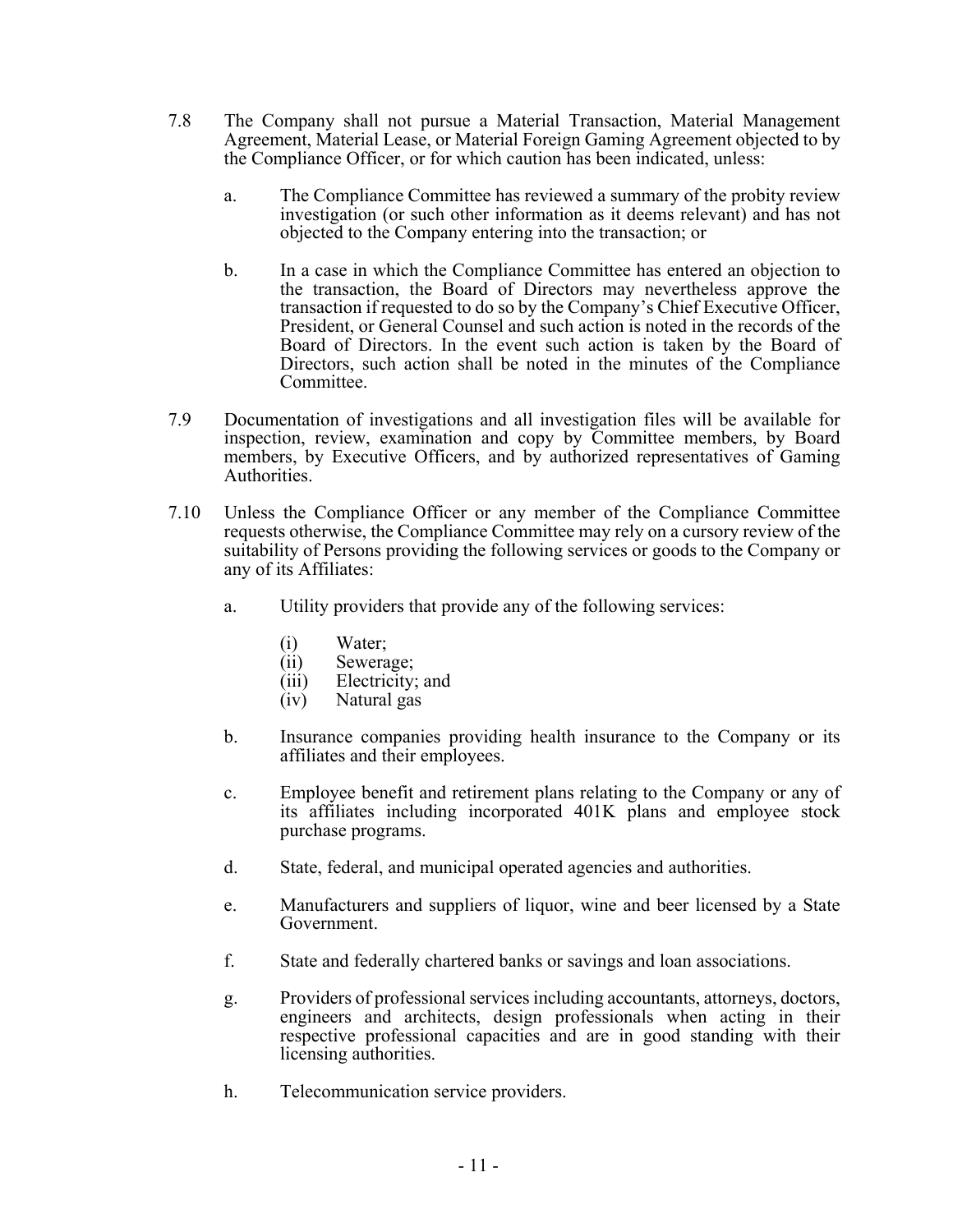- i. Major shipping services.
- j. Professional entertainers, sports figures, and other celebrities engaged to appear at licensee-sponsored special entertainment or promotional events.
- k. Persons or businesses licensed or otherwise found suitable by a Gaming Authority or who have previously been reviewed and determined by the Committee to be acceptable as a vendor to the Company or any of its Affiliates.
- l. Vendors of services to the Company that are not directly involved in the operation of gambling games, gaming devices or video devices and that are also publicly traded companies listed on the New York Stock Exchange, NASDAQ, the Australian Securities Exchange, the Tokyo Stock Exchange, or the London Stock Exchange, or a controlled affiliate of such a publicly traded company.
- 7.11 The Compliance Committee is not intended to displace the Board or the Company's Executive Officers with decision-making authority but is intended to serve as an advisory body to better ensure that the Company's goals of avoiding Unsuitable Situations and relationships with Unsuitable Persons remain satisfied.

## **8. AREAS OF REVIEW**

The Compliance Officer shall report to the Compliance Committee any relevant information coming to the attention of the Compliance Officer concerning any matters subject to review or that are required to be reported under the Plan. The following matters (to the extent applicable) shall be included in the Compliance Officer's reports and shall be reviewed by the Compliance Committee:

- 8.1 Purchases, Sales and Leases of Gaming Devices. The Compliance Officer shall verify that all sales, purchases, leases and other dispositions of gaming devices are with distributors and vendors that are approved, licensed or exempted by appropriate Gaming Authorities or are otherwise made in compliance with any applicable gaming laws or regulations. The Company shall maintain records of all purchases, sales and leases of Gaming Devices by the Company. The records will be maintained at the property where the Gaming Devices are located and should include the following information:
	- a. The name and address of the seller, purchaser, or lessor;
	- b. A description of Gaming Devices, including serial number of each;
	- c. Identity of the jurisdiction into which the Gaming Devices are to be shipped;
	- d. Identification of any broker or finder and the compensation provided;
	- e. Verification that the seller, purchaser, or lessor holds a valid gaming license or gaming distributor's license; and
	- f. Verification that the jurisdiction into which the Gaming Devices are to be delivered or shipped permits importation of the Gaming Devices.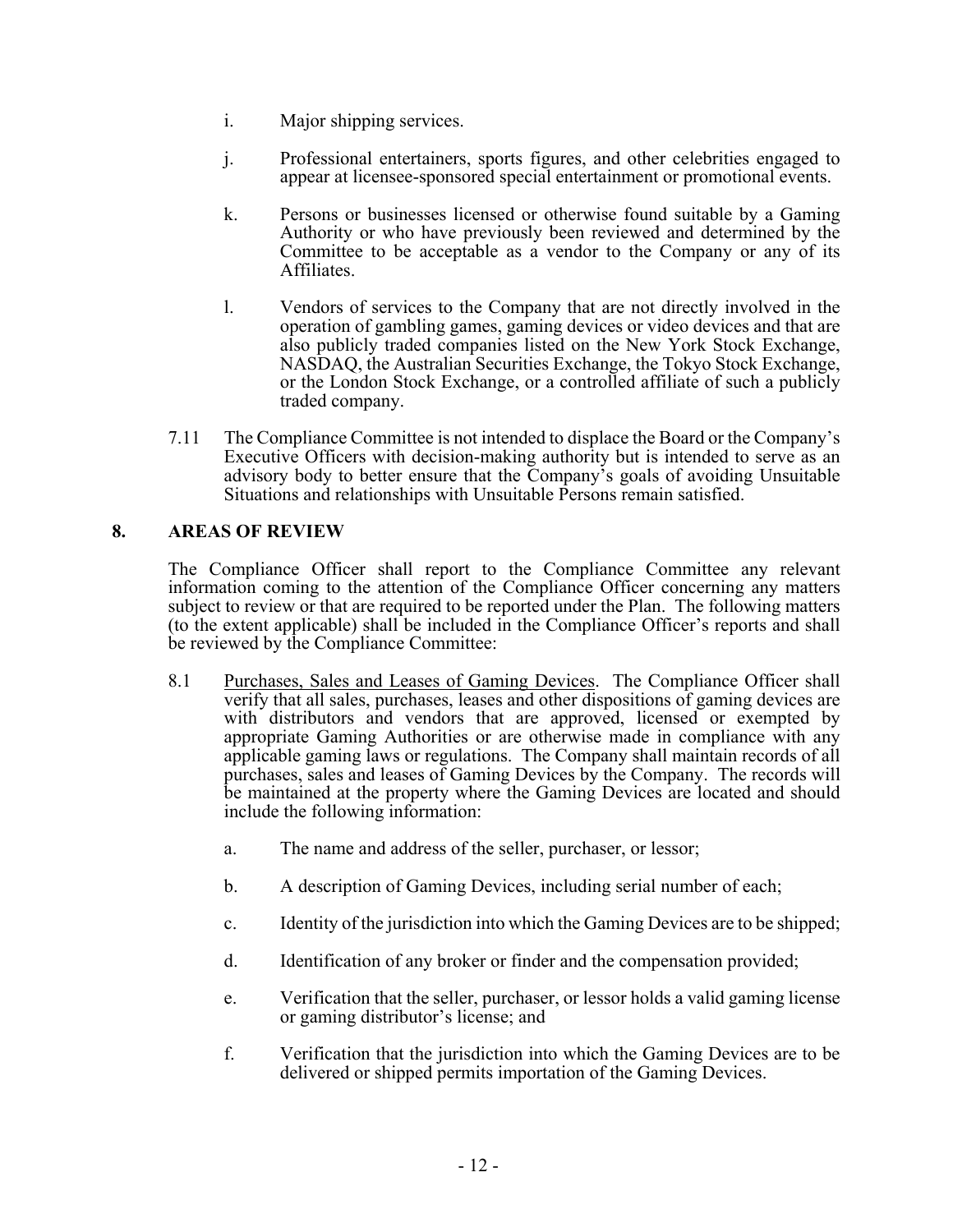Any non-compliance with the foregoing matters should be included in the Compliance Officer's report to the Committee and should include the Affiliate's position as to corrective action taken to prevent or reduce the occurrence of future violations.

### 8.2 Material Litigation.

- a. The General Counsel for the Company or his designee shall assemble and provide to the Compliance Committee a quarterly written report of Material Litigation against the Company. The report shall include a general description of the complaint, the parties, the date instituted, the court or agency in which the proceedings are pending, a brief description of the factual basis alleged to underlie the proceedings, the relief sought, the Company's response, and current status.
- b. Semi-Annual Reports to the New Jersey Division of Material Litigation: In accordance with N.J.A.C 13:69C-8.8 (e)(3)(i), the Compliance Officer shall provide the New Jersey Division, at least semi-annually on or before January 1st and July 1st of each year, a Material Litigation Report concerning all outstanding material litigation involving the New Jersey casino licensee and its holding companies or any executive employee thereof. Notwithstanding the definition of "Material Litigation" as set forth in this Compliance Plan, Material Litigation shall also include any claims, litigation or regulatory agency investigations or notices of violation that may reflect on a licensee's good character, honesty or integrity or otherwise impact its suitability for continued licensure under the New Jersey Casino Control Act. Such reportable matters include, but are not limited to regulatory actions or litigation involving (i) Gaming Regulatory Agencies; (ii) US Department of Justice with respect to violations of federal statutes, (iii) Securities and Exchange Commission with respect to violations of the Securities Act of 1933 or the Securities Exchange Act of 1934, (iv) Federal Trade Commission with respect to anti-trust violations; (v) Financial Crimes Enforcement Network with respect to violations of regulations governing the filing of currency transaction reports or suspicious activity reports; (vi) allegations against a company executive or which involve a pattern indicating a potential systemic problem relating to company management; (vi) claims of sexual harassment involving New Jersey casino key employee licensees; and (vii) allegations of non-cooperation with a regulatory agency and/or matters involving regulatory agencies which may result in substantial press coverage.
- 8.3 Material Financings. The Committee shall review any proposed or new Material<br>Financings. The Compliance Officer's report shall include the following The Compliance Officer's report shall include the following information:
	- a. Company or Affiliate initiating the Material Financing transaction;
	- b. Sources of funds;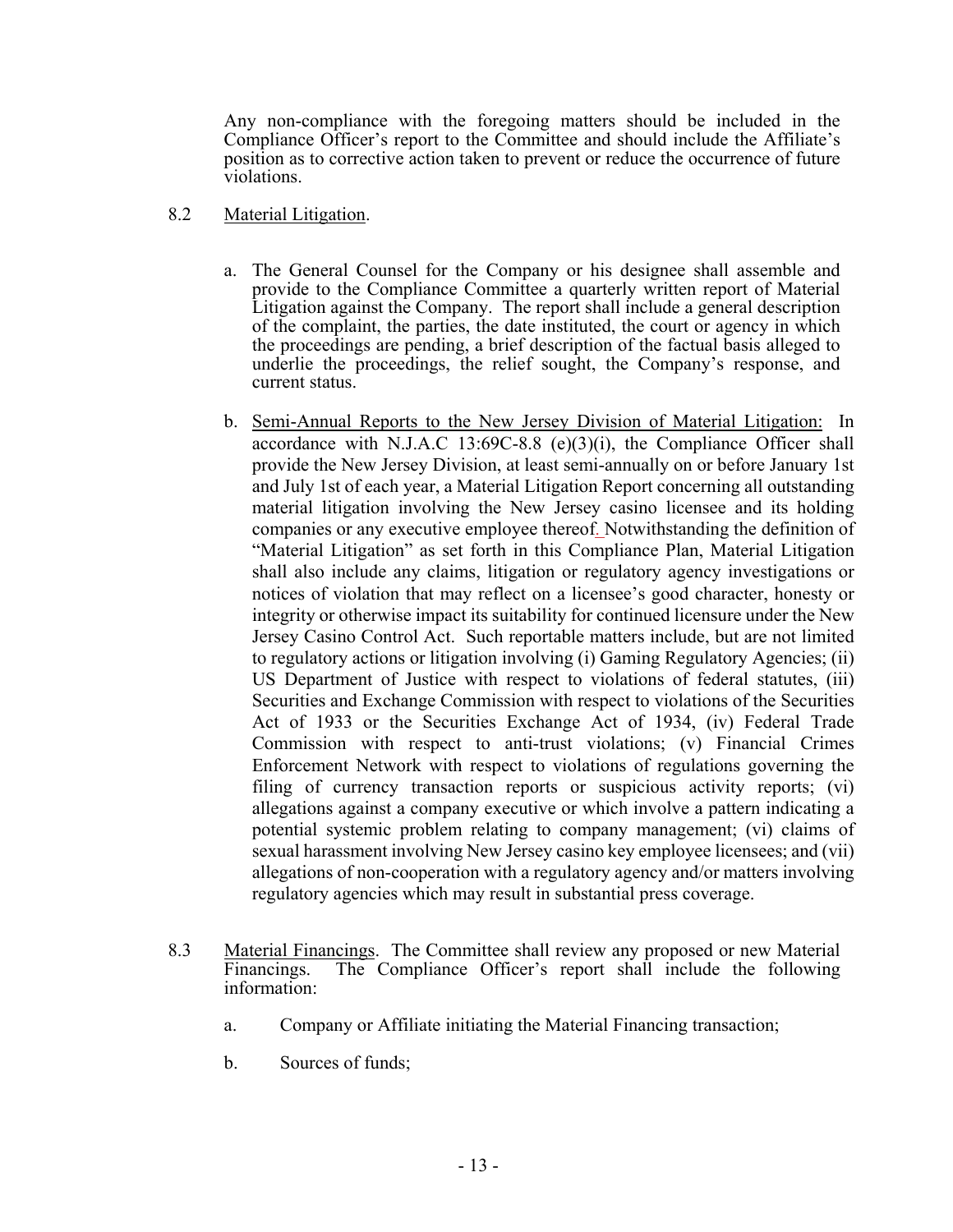- c. Name and address of lead or agent banks or underwriter (*e.g.*, administrative agents, syndication agents, joint lead arrangers and joint book managers) to the Material Financing;
- d. Disclosure of any material relationship between the Company, its Executive Officers and directors and any third parties to the Material Financing;
- e. Description of the transaction (i.e., transaction date, transaction amount, purpose, interest rate, payment amount and frequency, fair market value of property); and
- f. Disclosure of any middleman, finder, broker or other Persons to receive compensation in connection with the securing, arranging, negotiating or otherwise dealing with the proposed Material Financing.
- 8.4 Material Transactions, Material Management Agreements, and Material Foreign Gaming Agreements. The Committee shall review any proposed or new Material Transactions, Material Management Agreements, and Material Foreign Gaming Agreements. The Report shall include the following information: a. Company or Affiliate initiating the Material Transaction, Material
	- Management Agreement, or Material Foreign Gaming Agreement, as applicable;
	- b. Name, address and legal form of other party to the transaction;
	- c. Type and Description of Transaction;
	- d. Disclosure of any material relationship between the Company, its Executive Officers and directors and any third parties to the Material Transaction, Material Management Agreement, or Material Foreign Gaming Agreement; and
	- e. Disclosure of any middleman, finder, broker or other Person to receive compensation in connection with the securing, arranging, negotiating or otherwise dealing with the proposed transaction.
- 8.5 Material Leases. Each Finance Officer shall provide a quarterly written report to the Compliance Officer concerning any Material Leases entered into during the quarter. Each report shall contain the following information:
	- a. The name and address and legal form of the lessee;
	- b. A reasonably-detailed description of the Lease; and
	- c. Identification of any Persons involved in the transaction, including any brokers or finders.

Material Leases proposed to be entered or renewed after the effective date of this Plan shall be subject to review by the Compliance Committee.

8.6 Vendors. Subject to the provisions of Section 7.10 preceding, the Committee shall review non-exempt Vendors to the Company. The reports prepared with respect to such reviews shall contain the following information: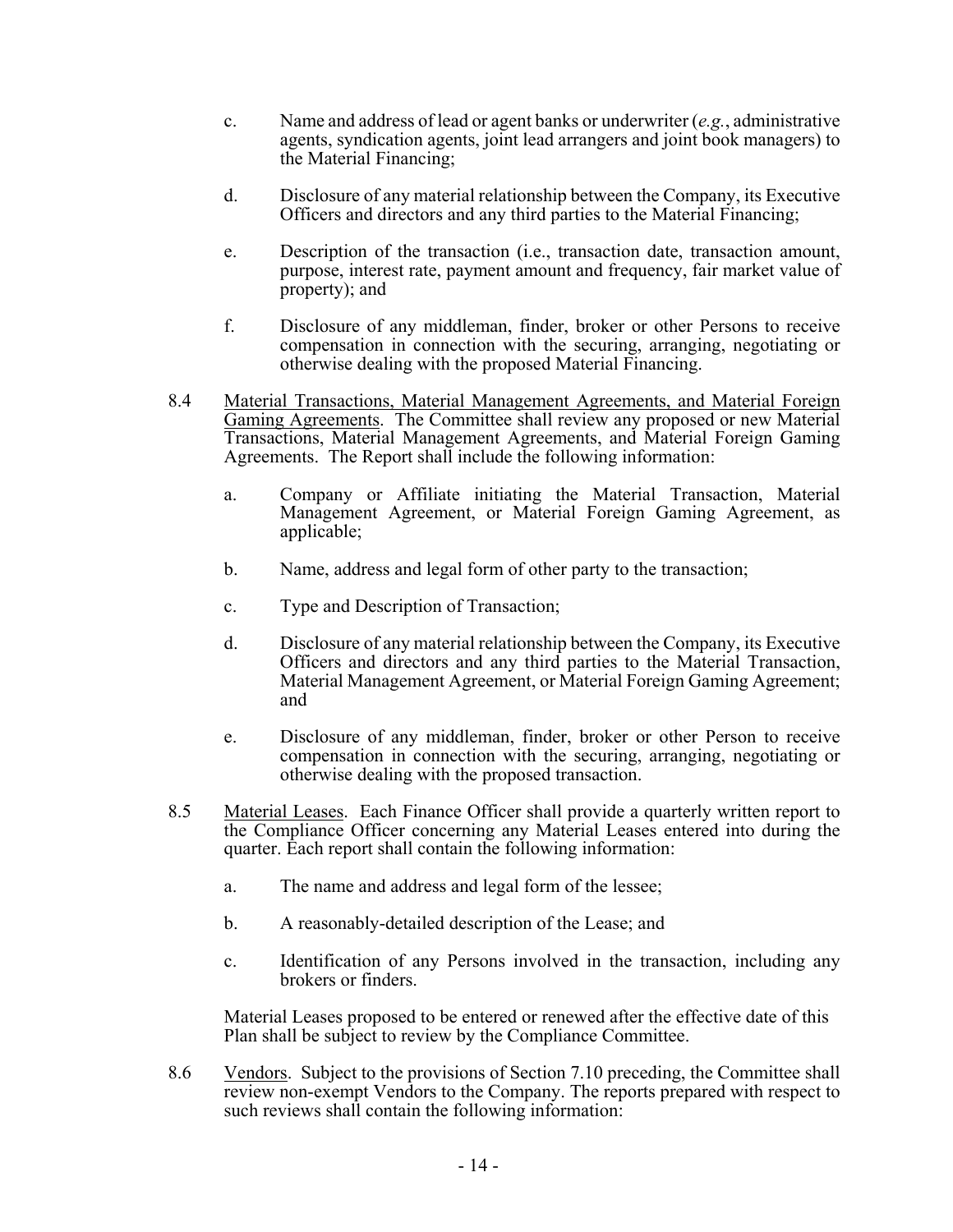- a. The identity of the Vendor and a description of the goods or services provided to the Company, including a description of the sums paid to or agreed to be paid to the Vendor for such goods or services;
- b. Information as to the Vendor's professional or business background and reputation, including a report as to its standing with any licensing authority having jurisdiction over it; and
- c. A description of the principals and/or owners of the business, and of any problems in their background that may cause concern to the Compliance Officer or to members of the Committee.
- 8.7 Key Gaming Employees, Executives, Consultants, and Independent Agents. Persons proposed to serve as or to be promoted to a position as a Key Gaming Employee, Executive Officer of the Company, Consultant or Independent Agent shall be subject to due diligence reviews as set forth in the Compliance Procedures as adopted by the Compliance Committee.
- 8.8 Lobbyists. The Committee shall review any Person engaged or proposed to be engaged as a Lobbyist who has not been previously reviewed and found to not be objectionable by the Compliance Officer or by the Committee.
- 8.9 Political Contributions. The Company's Chief Executive Officer, President, Finance Officers or General Counsel shall provide a quarterly report to the Compliance Officer for review by the Compliance Committee summarizing all political contributions made by the Company in the prior quarter and include a report of any actual or claimed violations of any federal or state campaign finance or election laws during such time period.
- 8.10 Acts of Wrongdoing and Other Regulatory Matters. The Compliance Committee shall review any formal allegations, administrative actions, or formal criminal charges involving the Company or any of its Executive Officers or other members of Management, or any Key Gaming Employee relating to any of the following: (i) any law or regulation related to gaming from any Gaming Authority involving a potential fine or disciplinary action; (ii) any non-gaming law or regulation involving a potential fine or civil penalty of \$25,000 or more; (iii) any crime that would constitute a felony under Nevada or federal law or (iv) any conduct that is violative of any of the Company's polices relating to personal conduct and that results in or could reasonably result in a formal allegation of wrongdoing by a Gaming Authority.

 Until the resolution of any claimed act of wrongdoing is concluded, the Compliance Officer shall keep the Committee informed of the following and shall keep such items posted to the quarterly compliance report delivered to the Committee and specifically listed on the Committee's quarterly compliance meeting agendas:

- a. The factual and legal basis for such action;
- b. The case or reference number;
- c. The identity of the regulatory authority;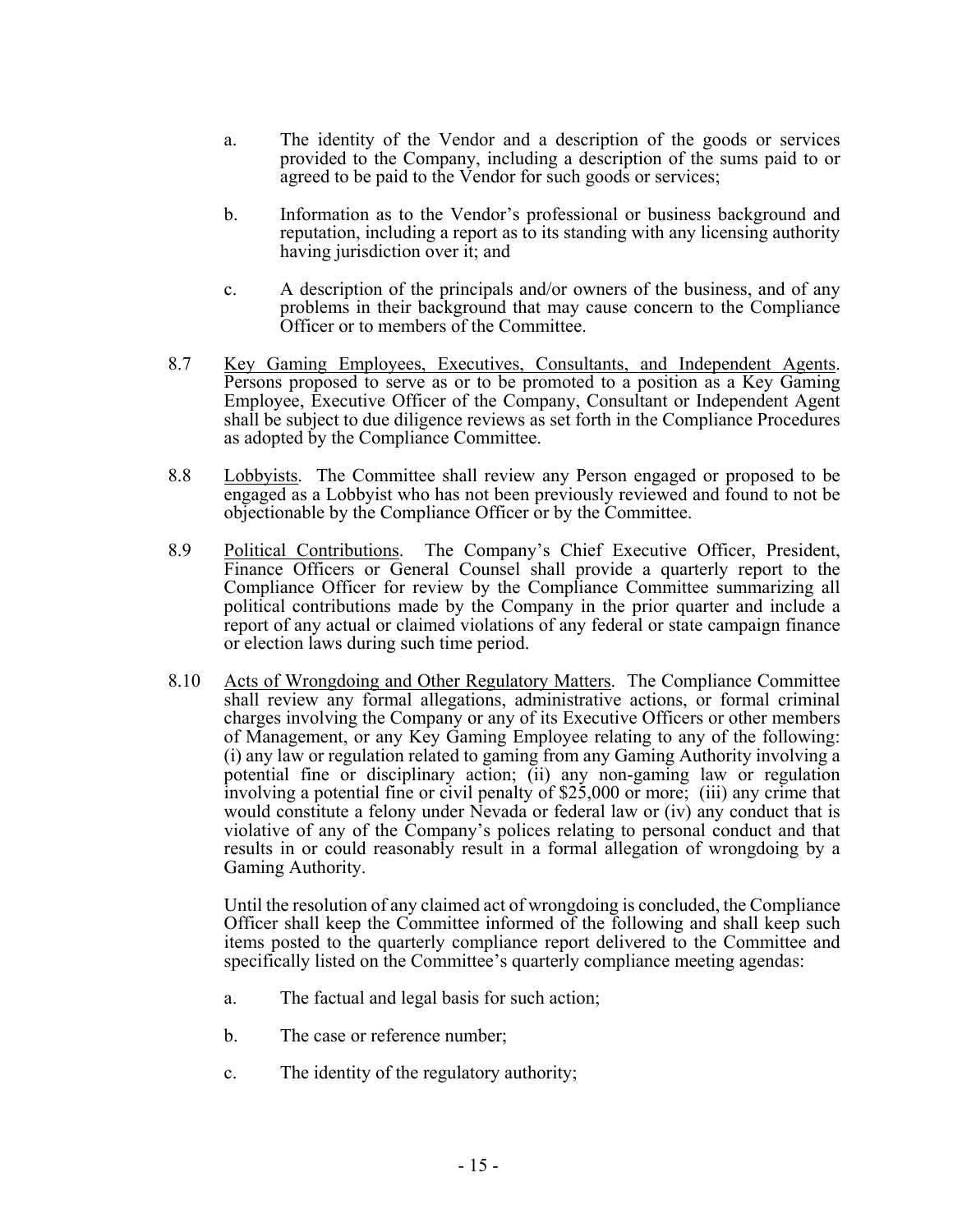- d. The involved Person's position regarding the matter, including any corrective action taken to prevent or reduce the occurrence of future violations;
- e. Any potential estimated liability to the Company; and
- f. The identity of the Person or Persons responsible for resolution of the matter with the appropriate enforcement authority, including any employee of the Company, member of Management, Consultant, or counsel.
- 8.11 Annual Review of Controlling Persons. The Compliance Committee shall periodically review shareholder lists or other appropriate sources of information to identify all persons or groups of persons who control such amounts of the Company's stock as to trigger any SEC reporting obligations or the reporting obligations of any Gaming Authority.
- 8.12 Foreign Gaming Activities.
	- a. The Compliance Officer shall conduct a review of jurisdictions in which the Company is engaged in Gaming Activities to determine if required Foreign Gaming filings have been made to the Nevada Board. The Compliance Officer shall report to the Committee with respect to any violations of Foreign Gaming filing requirements with Gaming Authorities and the corrective action taken to prevent or reduce the occurrence of future violations.
	- b. Semi-Annual Reports to the New Jersey Division of Gaming Activities in Certain Jurisdictions: In accordance with N.J.A.C 13:69C-8.8 (e)(3)(i), the Compliance Officer shall provide the New Jersey Division, at least semiannually on or before January 1st and July 1st of each year, a report concerning any efforts by the Company, its subsidiaries, affiliates or employees in connection with the development of gaming activities in any jurisdiction not having a distinct system which regulates such activity, and the names of all individuals and business entities including, but not limited to, consultants, having any material association or proposed association with such efforts, at least semi-annually on or before January 1st and July 1st of each year.
- 8.13 Regulatory Filings and Special Conditions. The Compliance Officer shall conduct a review on a quarterly basis to determine whether filings required to be made by the Company to Gaming Authorities have been made and that there has been compliance with any active special conditions imposed by any Gaming Authority on any license or approval held by the Company or any of its Gaming Affiliates. The Compliance Officer shall report to the Compliance Committee with respect to any violations of filing requirements with Gaming Authorities and the corrective action taken to prevent or reduce the occurrence of future violations.
- 8.14 Anti-Money Laundering Reviews and SEC Inquiries. The Compliance Officer shall prepare or obtain from the Company's Internal Audit Department quarterly reports for review by the Committee that summarize the results of any external or internal audits pertaining to the Company's anti-money laundering ("AML") programs relating to requirements applicable to the Company under the Title 31 of the United States Code, the provisions of the Bank Secrecy Act, and related provisions of the United States Code of Federal Regulations. In addition, to the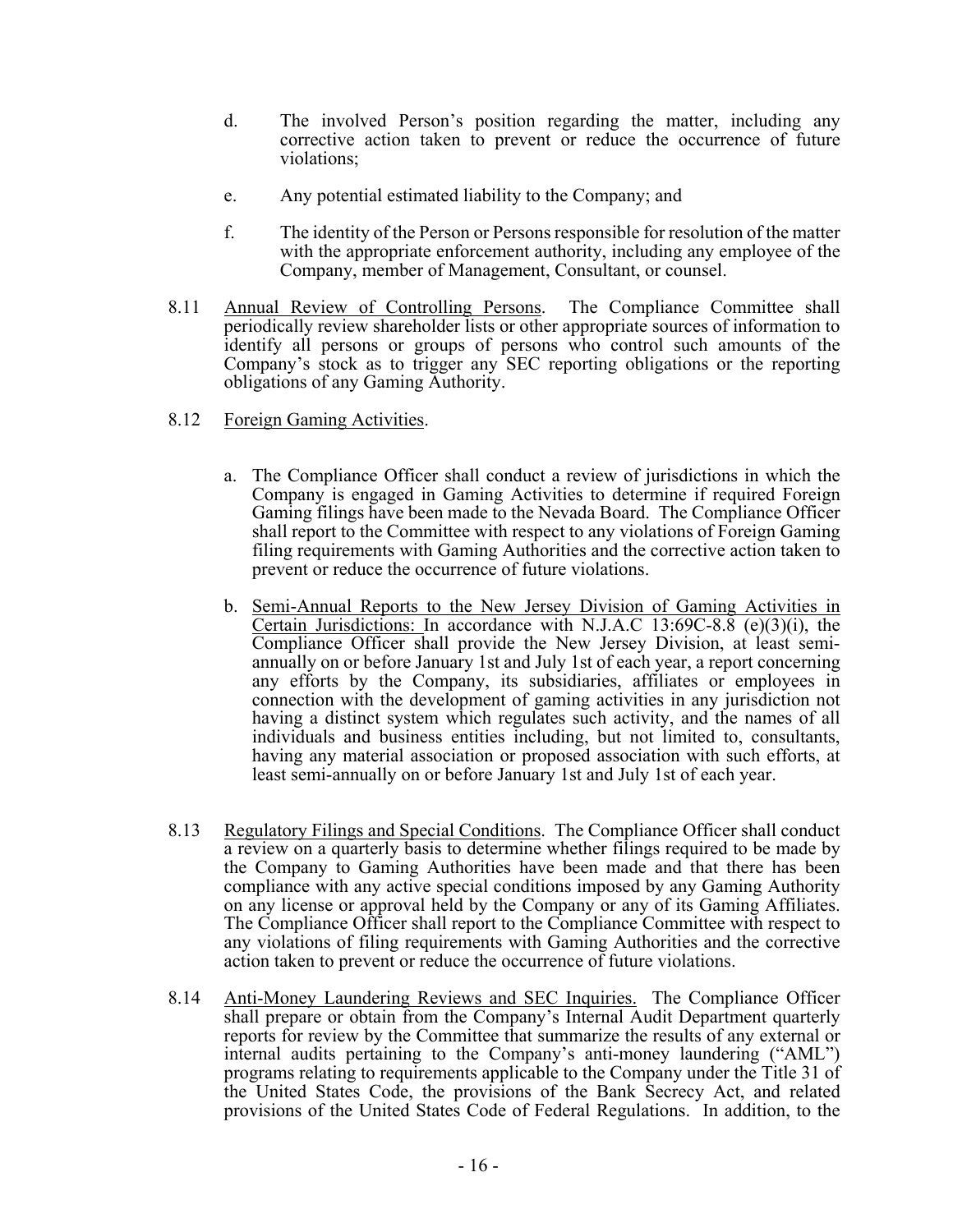extent permissible under applicable laws, the Compliance Officer shall promptly notify the Chair of the Nevada Board and the Mississippi Commission of (a) any unscheduled information requests, audits, or other non-routine inquiries received by the Company from the Financial Crimes Enforcement Network, Internal Revenue Service, Federal Bureau of Investigation, Department of Justice's Asset Forfeiture and Money Laundering Section, a U.S. Attorney or any other enforcement agency having jurisdiction over compliance with AML requirements applicable to the Company's Gaming Activities, and (b) any non-routine inquiries made to the Company by the Securities and Exchange Commission relating to matters involving actual or possible acts of wrongdoing by the Company or any of its officers, directors, or controlling shareholders.

- 8.15 The Committee shall be advised of and periodically review compliance by the Company with the Company's written policies and procedures prohibiting workplace discrimination or harassment of a person based on a person's race, color, religion sex, sexual orientation, gender identity or expression, age, disability, or national origin including, without limitation, sexual harassment.
- 8.16 The Committee shall be advised of and periodically review matters determined by the Compliance Officer, any Executive Officer of the Company, or by any member of the Committee to be material that arise under the provisions of any of policies adopted by the Board of Directors on behalf of the Company. For the purposes of this section, the term "material" means conduct or circumstances that, in the opinion of the Compliance Officer, Executive Officer, or any member of the Compliance Committee, could constitute an Unsuitable Situation as defined by this Plan. The various departments of the Company shall cooperate and coordinate with the Compliance Officer and the Compliance Committee to identify and report on material issues arising under such Company policies. Board policies included within such reviews are the following:
	- a. the Company's Code of Ethics and Business Conduct;
	- b. the Company's Conflicts of Interest Policy;
	- c. the Company's Securities Trading Policy;
	- d. the Company's Anti-Money Laundering Policy and related programs;
	- e. the Company's Anti-Corruption Compliance Policy including matters subject to the provisions of the U.S. Foreign Corrupt Practices Act; and
	- f. The Company's policies and procedures prohibiting workplace discrimination or harassment.
- 8.17 Other Matters. In addition to the foregoing matters, the Compliance Officer shall report to the Compliance Committee any other relevant information coming to the attention of the Compliance Officer that, in the Compliance Officer's judgment, warrants review by the Compliance Committee.
- 8.18 Payments, Provision of Services, Gifts to Public Officials. Notwithstanding any provision in Section 7 and 8 of the Compliance Plan to the contrary and consistent with N.J.A.C. 13:69C-8.8(c)(5), either the Compliance Officer or the Compliance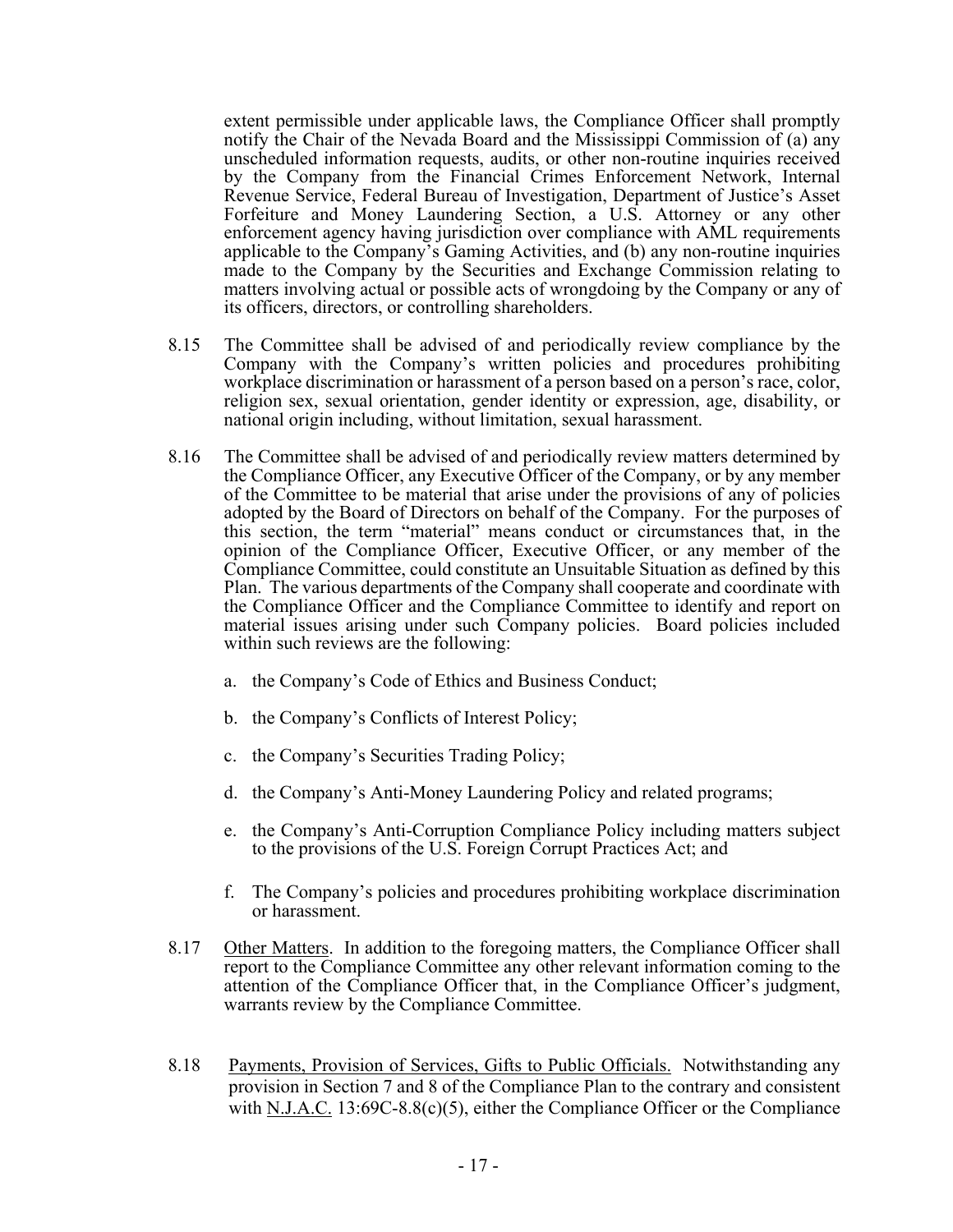Committee shall review and approve in advance all payments to, business associations with, or the provision of services, gifts or anything of value to or on behalf of any public official in New Jersey or any jurisdiction in which the Company or its subsidiaries conducts gaming or new development or ballot initiative activities. Approvals of such matters by the Compliance Officer shall be promptly reported to the Compliance Committee. Any such activity that has been approved by the Company's Compliance Officer or by the Compliance Committee shall be reported to the New Jersey Division by special notice and included in the minutes of Compliance Committee meeting when such matter is reviewed by the Compliance Committee.

a. In furtherance of this above, a notice advising all directors, officers, general managers and compliance personnel of the Company and its subsidiaries of this policy shall be disseminated on an annual basis. In addition, quarterly and annual reports completed by compliance personnel shall include the following inquiry: "During the past [quarter/year] has [insert name of applicable entity] made any payments to, entered into business associations with, or provided services, gifts or anything of value to or on behalf of any public official in New Jersey or any jurisdiction in which the Company or its subsidiaries conducts gaming or new development or ballot initiative activities?"

b. For the purposes of this Section 8.18, "Thing of value" shall not include any service or item offered to the general public at the usual rate; complimentaries based on gaming activity; lawful political contributions; plaques, certificates or other ceremonial items; and, other services or items the aggregate value of which does not exceed \$ 1,000 annually.

c. For the purposes of this Section 8.18, "Public official" with respect to New Jersey means any "person" as defined in N.J.S.A. 5:12-102n. N.J.S.A. 5:12-102n defines "person" as State officer or employee subject to financial disclosure by law or executive order and any other State officer or employee with responsibility for matters affecting casino activity; any special State officer or employee with responsibility for matters affecting casino activity; the Governor; any member of the Legislature or full-time member of the Judiciary; any full-time professional employee of the Office of the Governor, or the Legislature; members of the Casino Reinvestment Development Authority; the head of a principal department; the assistant or deputy heads of a principal department, including all assistant and deputy commissioners; the head of any division of a principal department; any member of the governing body, or the municipal judge or the municipal attorney of a municipality wherein a casino is located; any member of or attorney for the planning board or zoning board of adjustment of a municipality wherein a casino is located, or any professional planner or consultant regularly employed or retained by such planning board or zoning board of adjustment.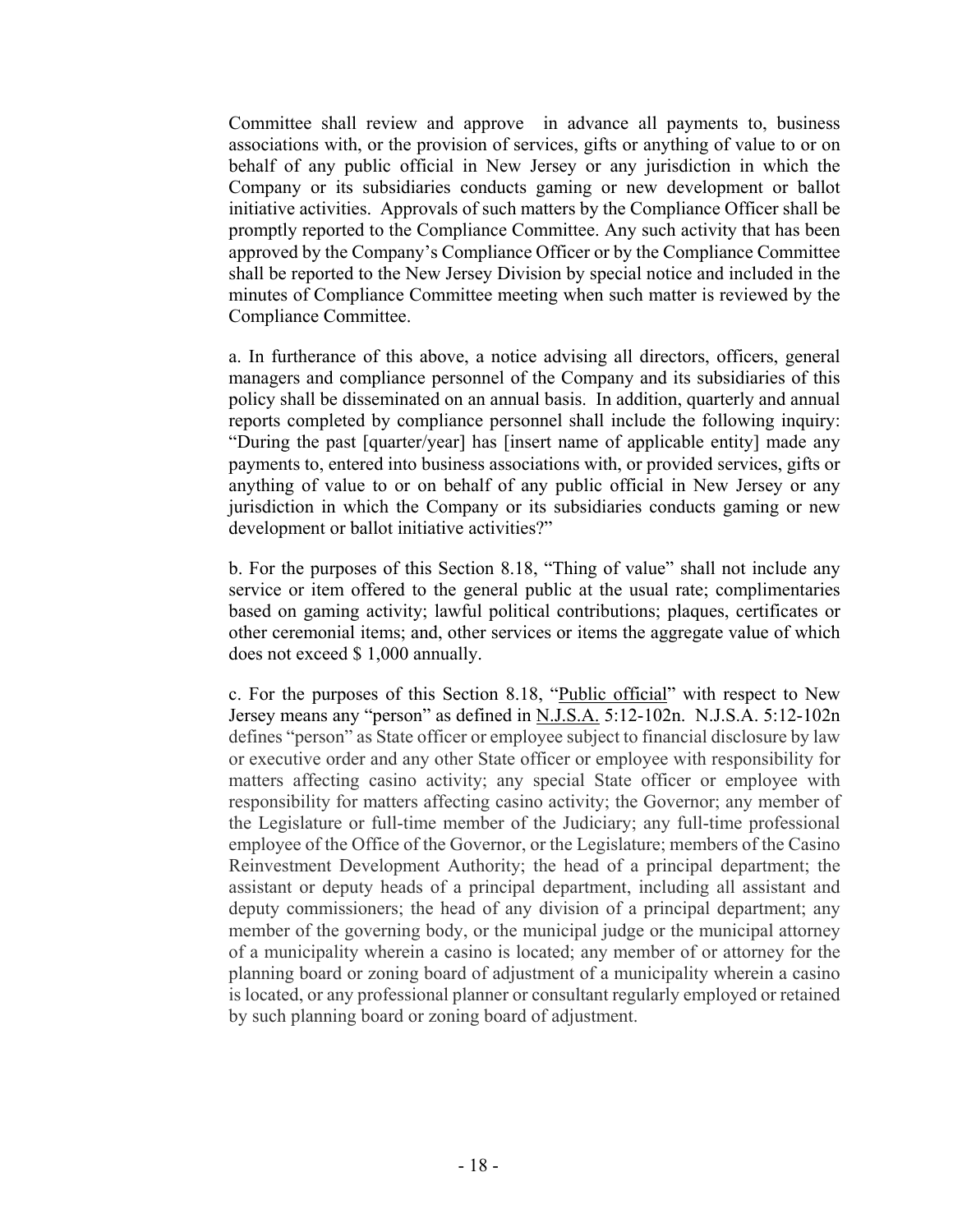d. With respect to other jurisdictions, "public official" means the governor and lieutenant governor of a state and their chief counsels and chiefs of staff; members of the legislative and judicial branches of state government; any person holding a position or employment as head of any department, division, board, bureau, office, commission or other instrumentality of the executive, legislative or judicial branches of state government; any person holding any position or employment in state government or any independent state authority, commission, agency or instrumentality with responsibility for matters affecting any casino activity or proposed casino activity except clerical and non-professional employees; any member of the governing body, or a judge, or an attorney of a municipality or county, or an equivalent political subdivision, wherein a casino is located or may become located; and, any member of or attorney or planner or engineer for or consultant to any planning board or other land-use instrumentality wherein a casino is located or may become located.

# **9. COORDINATION WITH GAMING AUTHORITIES**

- 9.1 Annual Meeting. If requested by the Chair of the Nevada Board or equivalent representative of any other Gaming Authority, the Compliance Officer and a representative of the Compliance Committee shall meet with the Chair of the Nevada Board or such representative or any other federal, state or local regulatory agency that has jurisdiction over the Company, to discuss the Company's Plan and related matters.
- 9.2 Annual Compliance Report to Nevada Board Chair. Within sixty (60) days following the end of each calendar year, the Compliance Officer shall prepare and submit on the Compliance Committee's behalf to the Chair of the Nevada Board a written summary of the activities of the Compliance Committee over the preceding twelve (12) months including a request to meet with the Chair of the Nevada Board for a meeting with the Chair to discuss the Committee's activities and any special assignments. Notwithstanding any provision of the Compliance Plan to the contrary, consistent with N.J.A.C. 13:69C-8.1(b), the New Jersey casino licensee or the Company shall file a schedule of its Compliance Committee meetings with the New Jersey Division on an annual basis.
- 9.3 Compliance Assignments from Gaming Authorities. The Chair, Executive Director or Chief Administrative Officer of a Gaming Authority or their respective designees may request the Compliance Committee to review, study or investigate particular transactions, relationships, incidents or subject matters relating to the Company and to provide a written response to such matters as may be appropriate.
- 9.4 Cooperation with Gaming Authorities. The Compliance Officer shall ensure that appropriate Persons within the Company are aware of and comply with the Company's policies concerning compliance with requests by Gaming Authorities for access to the books, documents, records and papers relating to the business activities of the Company.
- 9.5 Documents and Information to be provided to Gaming Authorities. Upon request made by any Gaming Authority, the Compliance Officer shall file or cause to be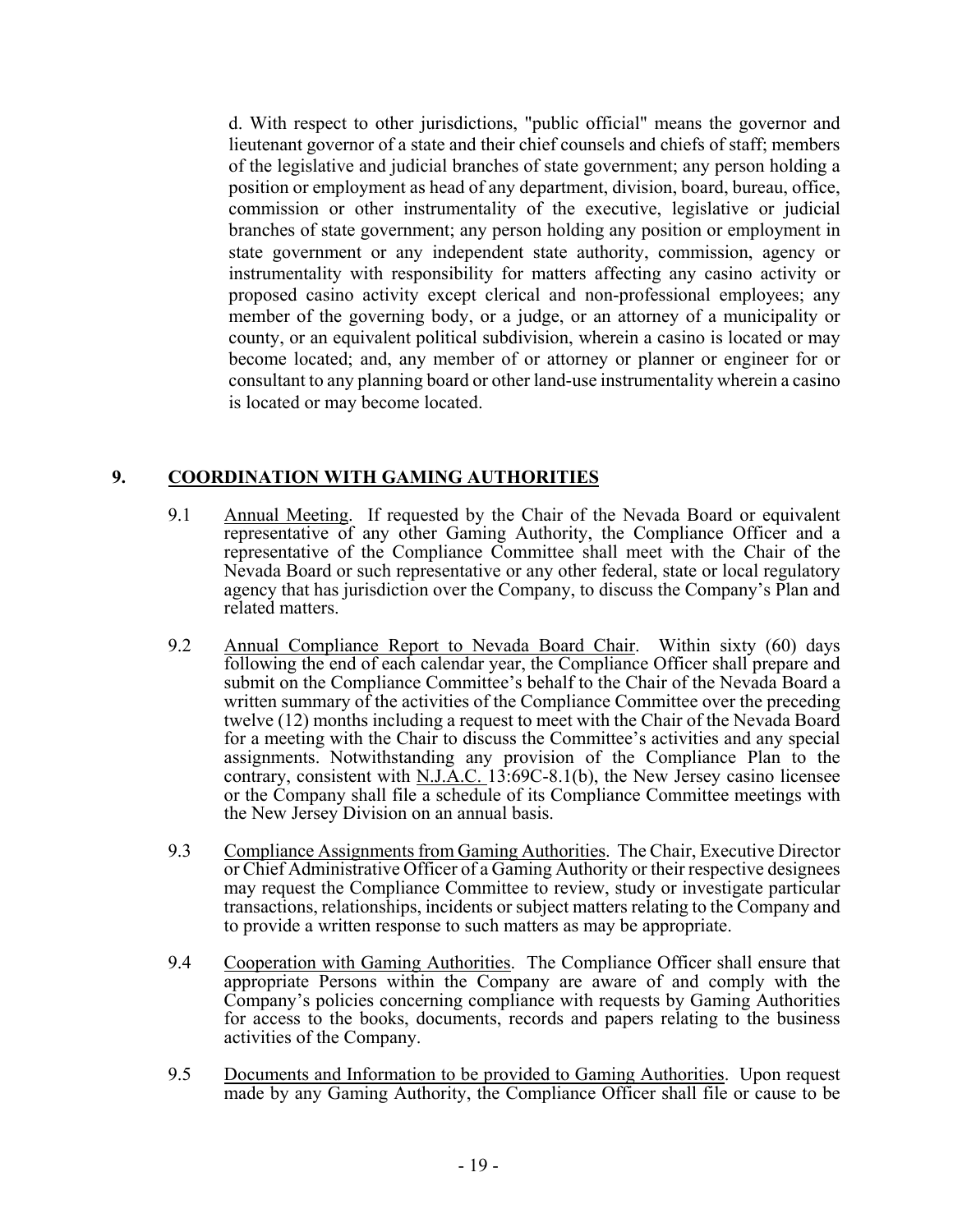filed with such Gaming Authority copies of any documents, reports or other information requested by such Gaming Authority, including without limitation documents filed by the Company with the SEC, any stock exchange, securities commission or any other federal, state, local or foreign government office with respect to the Company.

## **10. AMENDMENTS OF PLAN**

The Plan may not be modified, altered or deviated from without the prior approval of the Compliance Committee, the Board, and by any Gaming Authority that requires prior approval of amendments to the Plan. Notwithstanding any provision herein to the contrary, consistent with N.J.A.C. 13:69C-8.8(d), the written Compliance Plan, and any amendments thereto, shall be provided to the New Jersey Division.

# **11. INDEMNIFICATION OF COMPLIANCE COMMITTEE MEMBERS**

The Company shall indemnify, defend and hold harmless all Compliance Committee members to the fullest extent permitted by law and by the bylaws of the Company.

# **12. TRANSITION PROVISIONS**.

12.1 Subject to a determination to the contrary by the Compliance Officer or any member of the Compliance Committee, Persons who had business relationships with the Company or any of its Affiliates prior to September 19, 2014, and who were (i) previously reviewed pursuant to the Compliance Review and Reporting System of MTR Gaming Group, Inc., with no objection entered or who were (ii) in a business relationship with Eldorado Holdco LLC or any of its subsidiaries for a two (2) year period or greater immediately prior to September 19, 2014, with no adverse information having come to the attention of any Executive Officer of Eldorado Holdco LLC or its Affiliates, may continue their business relationships with the Company and its Affiliates until otherwise reviewed by the Compliance Committee.

12.2 Subject to a determination to the contrary by the Compliance Officer or any member of the Compliance Committee, Persons who had business relationships with Isle of Capri Casinos, Inc., or with its affiliated companies prior to May 1, 2017, and who had previously been reviewed by the Compliance Committee for Isle of Capri Casinos, Inc., and had been determined to be suitable to do business with said company or the affiliates thereof, may continue their business relationships with the Company and its Affiliates until otherwise reviewed by the Compliance Committee.

12.3 Subject to a determination to the contrary by the Compliance Officer or any member of the Compliance Committee, Persons who had business relationships with Tropicana Entertainment, Inc., or with any of its affiliated companies prior to October 1, 2018, or with Elgin Riverboat Resort – Riverboat Casino or with any of its affiliates prior to September 1, 2018, and who had been subject to review by the Compliance Committees for either respective company and had been found suitable to do business with either company or the affiliates thereof, may continue their respective business relationship with the Company and its Affiliates until otherwise determined by the Compliance Committee.